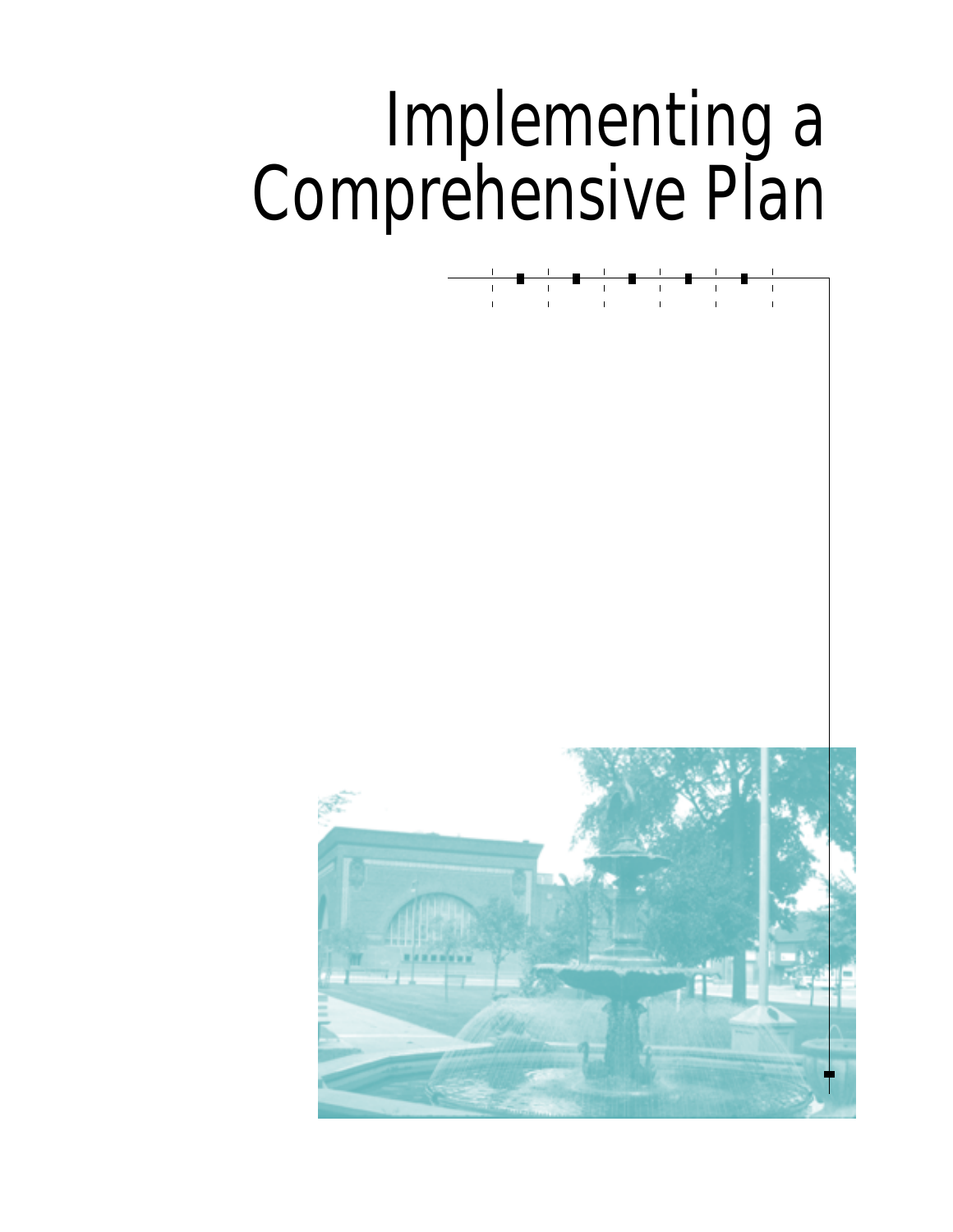*This page intentionally left blank for 2-sided printing of PDF file*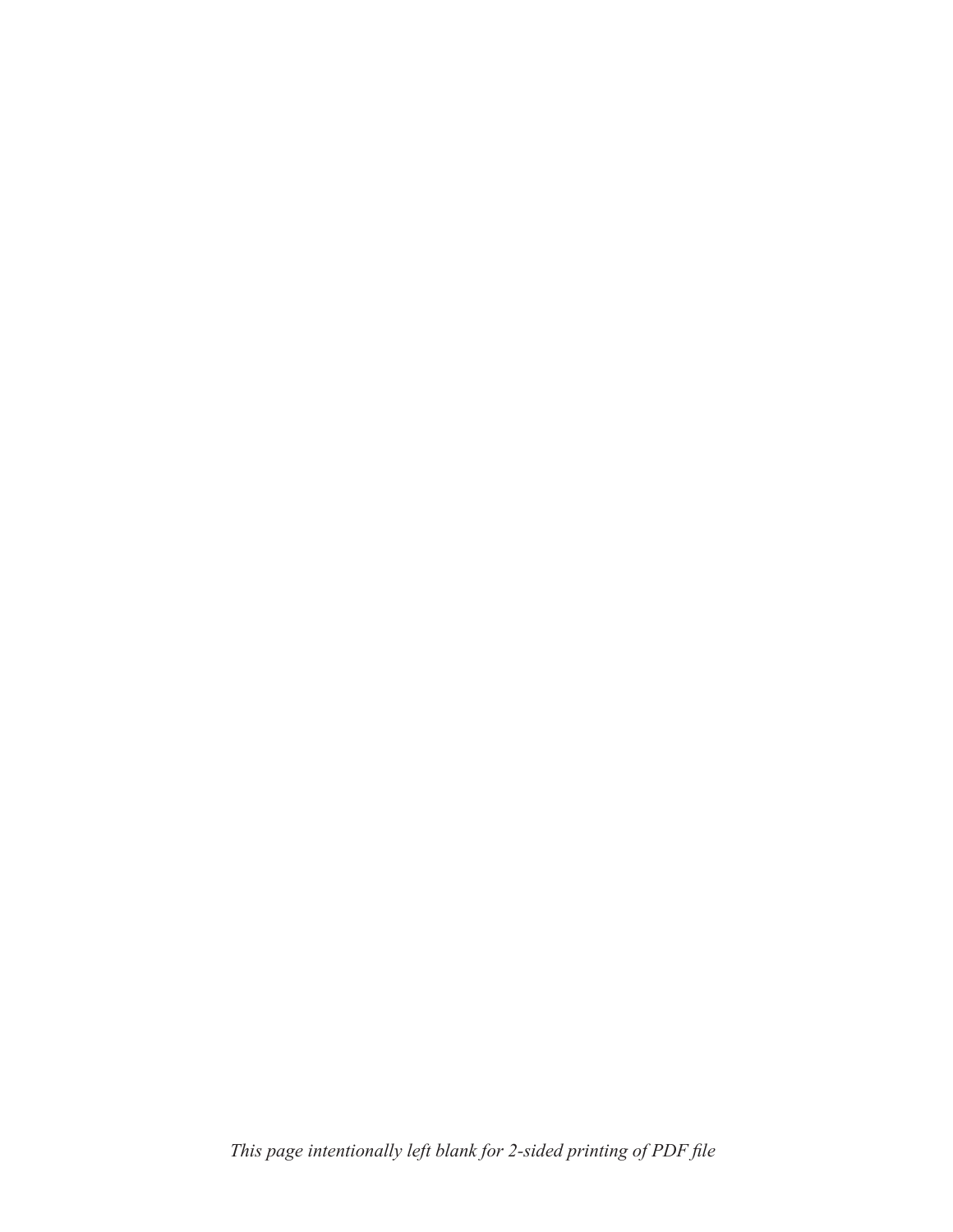# **IMPLEMENTING A COMPREHENSIVE PLAN**

In some ways, developing a plan is the easy part. The real challenge often comes in translating a plan's vision, goals, policies and strategies into the day-today operations and actions of government. A plan's alternative fate is to sit on a shelf unused.

Translating key plan elements into thoughtful action is the point of planning. When done well, people marvel at the result and unite behind it. Washington, D.C., is a sterling example. It is a city of extraordinary beauty – a place people like to visit – and it was planned. When planning is done poorly or not at all, people rage at inconveniences they experience and abuses they see, like congestion, noise, polluted environments, ugly landscapes and characterless neighborhoods. They do not visit these places unless they have to.

When a community considers how to implement the wonderful ideas it has built into a comprehensive plan, it should never forget why those ideas are so important. A plan is a community's future. It is the collective will and dreams of its citizens. And a community's duty is to find ways to give it life that keep it true to the vision and maintain its integrity.

A comprehensive plan is comprehensive for a reason – because everything in a living community is interconnected – and it must be implemented in a way that treats its components as part of a whole. It takes great care to make every decision within the context of that basic reality.

With these thoughts in mind, this chapter is meant to help a community adopt, implement and update a comprehensive plan and make it available to the public .

# **ADOPTING A PLAN**

A local government must hold a public hearing on its comprehensive plan before adopting it. If residents are actively involved throughout the planning process, this hearing should go smoothly. After the hearing, the local government formally adopts the plan – by a simple majority vote in counties or a two-thirds vote in cities and townships. The procedures for adopting a plan are described in Minnesota Statutes, sections 394.23, 394.26, 375.51, 462.355 and 473.864.

Even with a well-designed planning process, a community may lack consensus on certain issues or, in the worst case, may not have enough support to adopt a plan. In that case, a local government may want to:

- Set up a committee to work through the remaining issues. The committee should have balanced representation from all sides of the issues in dispute and a definite timeline for reporting back its recommendations.
- $\bullet$  Recommend further study of the issues with a clear timeline. Through additional study, participants may discover new information that will help them develop a consensus.
- $\bullet$  If the community is extremely divided on an issue, it may be necessary to bring in a professional facilitator or a mediator to help it find a solution. Sometimes a community must make tough choices and move on.

# **PUBLISHING A PLAN**

To be an effective tool, a comprehensive plan should be clearly organized and easy to read so that everyone can understand the vision, goals and policies expressed in it.

A good table of contents, page numbers, tab dividers between chapters and easy-to-read maps, charts and graphs go a long way toward making a plan usable

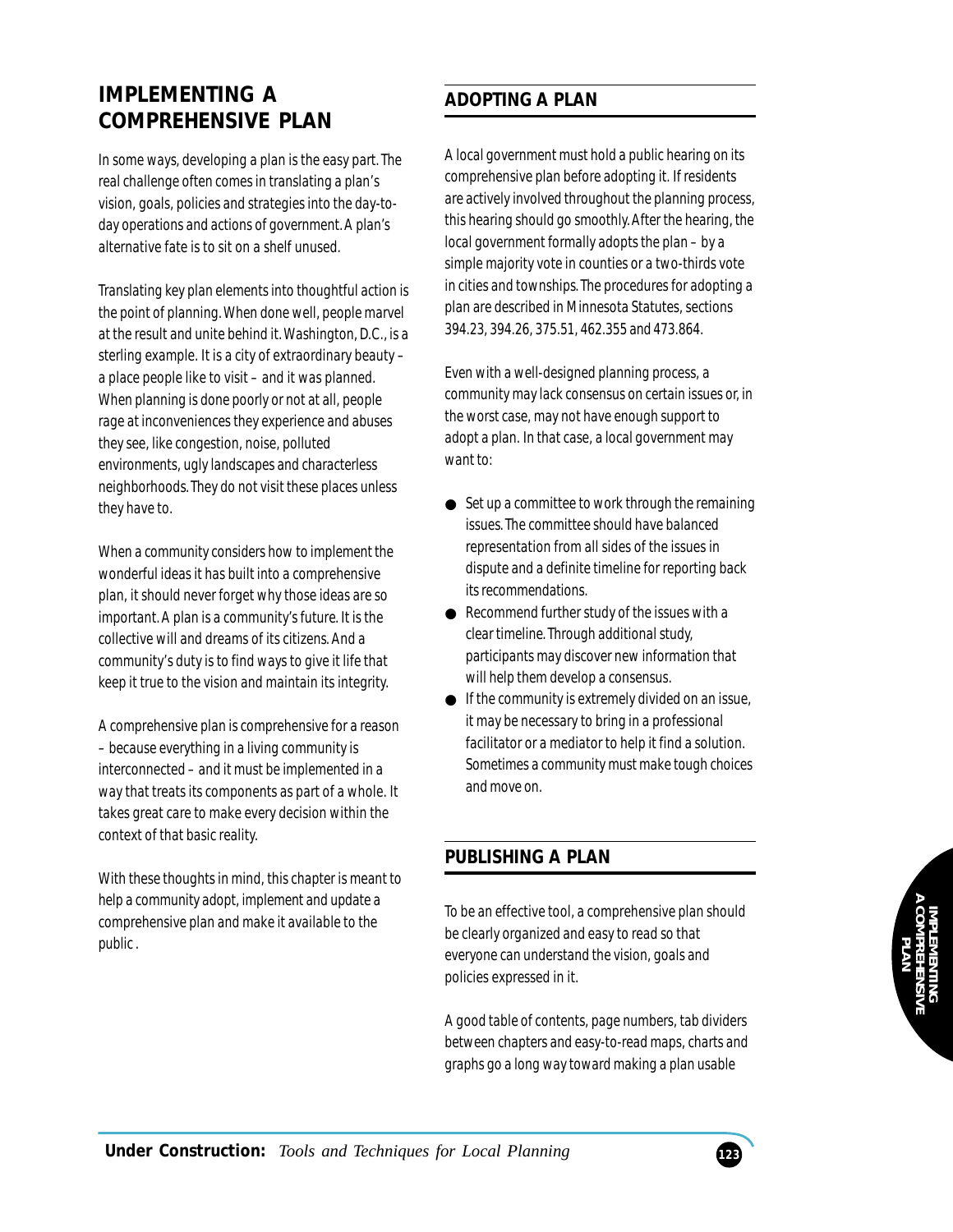and understandable. It may even be worthwhile to seek an editor's assistance in refining a plan's organization and language. The best time to do this is before the final draft of the plan is released for public review.

If cost is an important consideration (and it usually is), a community may want to choose a layout and design for the document that is simple and inexpensive to duplicate. While color maps are sometimes more informative, they can be expensive to reproduce, a factor that may limit the number that can be included in the plan. Packaging the plan in a three-ring binder makes it easy to incorporate revisions, amendments and new maps.



Architect Louis Sullivan's 1908 bank provides a historical backdrop for Owatonna's town center.

A plan should, above nearly all else, be accessible to people in the community. New technology, including three-dimensional imaging and publishing on the Internet, can help in presenting and distributing a comprehensive plan. Since not everyone in the community may be comfortable with these formats, a community will likely want to use traditional publishing approaches as well. Summaries of the plan can be distributed to residents as brochures or posters; a poster, for example, can feature a future land use map on one side and the community's vision, goals and summarized strategies on the other. Some communities have raised awareness of their community vision by printing it on a business card with key phone numbers and Web sites.

One of the best ways to communicate a plan to residents is to get the local newspaper to print it, or key elements of it.

In addition, community groups and organizations such as the local Chamber of Commerce, extension office, Farm Bureau, Farmers Union, and soil and water conservation office can help distribute the plan to their membership or clients. While getting the plan as much public exposure as possible is desirable, some communities, for cost reasons, have chosen to make copies available by purchase only. Providing free plan summaries and posting a plan on the Internet may be a solution where cost is a barrier to broad dissemination.

# **CELEBRATING A PLAN**

After a plan is officially approved, it is a great idea to throw a party, a community ice cream social, a citywide block party or barbecue – something to mark the successful end of a community's planning efforts and the beginning of its work toward the future it has chosen. A community celebration not only brings people physically together to launch their newly shared vision, it is also a wonderful way for the local government and planning commission or other planning committee to thank all the people and organizations that helped develop the plan.

A community may even want to consider making the celebration an annual event as a way to update citizens on the progress being made toward implementing its plan. The event could become an annual Futures Fair or Community Design Expo.

# **IMPLEMENTING A PLAN**

Once its plan is approved, a community should begin implementing it. These efforts are most likely to be successful if a community lays out clear implementation steps in the plan and employs a broad range of strategies, tools and techniques. As noted in

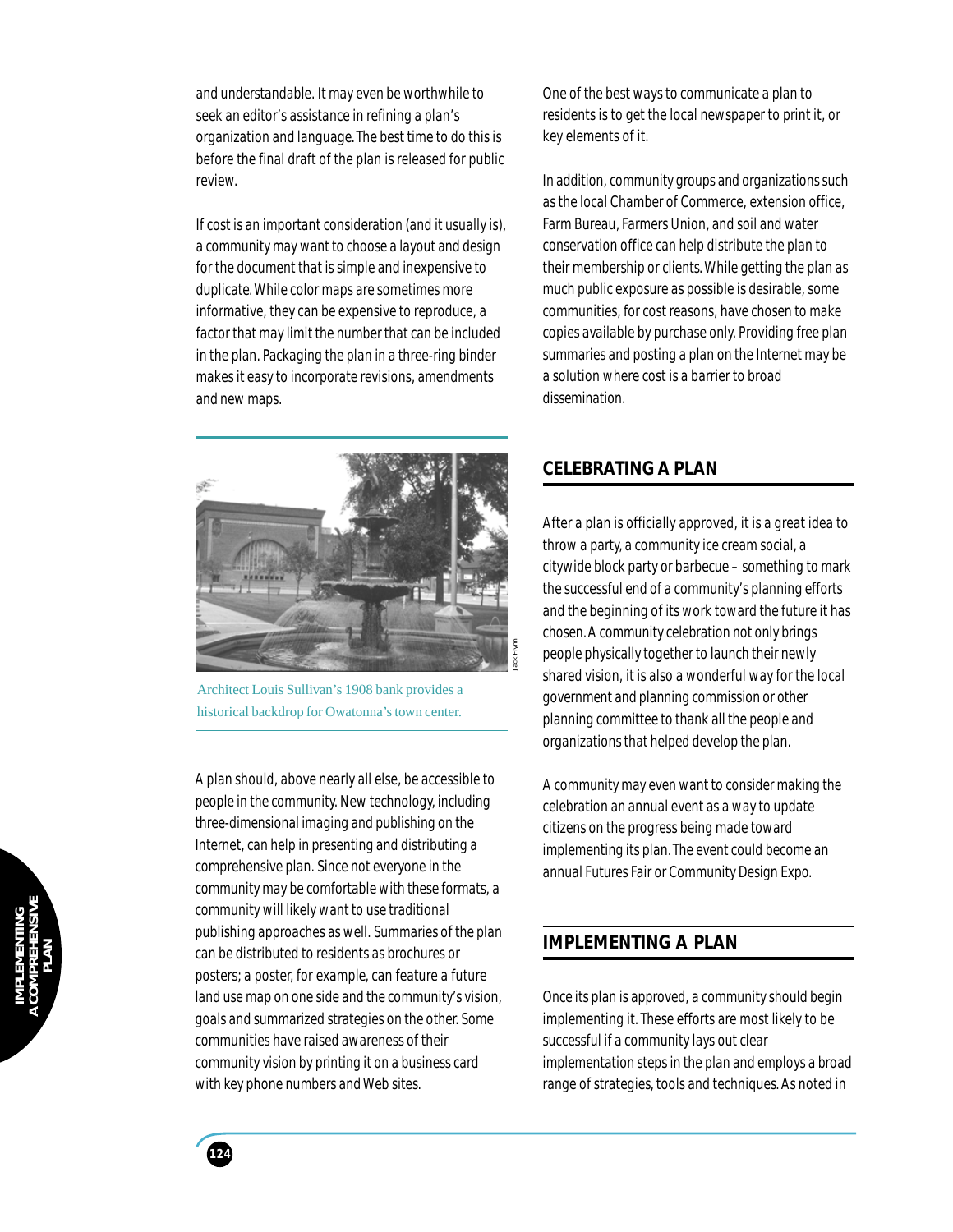the chapter, Developing Strategies, a community can choose from a range of implementation strategies to realize a plan's vision, goals and policies.

A community might:

- Revisit economic development policies.
- Implement new building and energy guidelines and design standards.
- Establish or revisit capital improvement programs for staging road, sewer, water or other improvements.
- Engage the school district in considering community issues and opportunities in school expansions or consolidations.
- Implement or revise resource management efforts for solid waste, water management or forest management.
- Start educational and promotional programs.
- Create demonstration projects or voluntary guidelines (i.e., design standards, energy efficiency standards and pollution prevention guidelines).
- Provide incentives for implementing the plan through tax and fee policies.
- Acquire land or resources that are critical to achieving a community's vision and goals.
- Adopt or revise zoning ordinances and subdivision regulations.

Although local government must inevitably take responsibility for implementing much of a comprehensive plan, individuals, groups and organizations also need to contribute. A successful comprehensive plan is implemented through cooperative partnerships among:

- Planning staff and staff in other departments of local government
- The planning commission, local board or planning council
- Economic development, port or housing and redevelopment authorities
- Energy, communications and water utilities
- Other community advisory boards and commissions (i.e., parks and recreation, utilities or recycling commissions)
- Neighboring cities and counties
- Federal, state or regional government agencies
- Property owners, land developers and homeowner associations
- Civic organizations
- Nonprofit organizations and development corporations
- Private foundations
- Faith-based groups
- Conservation organizations
- **Bankers and investors**
- **Media**

These parties – most of which were identified as potential "stakeholders" in the chapter Getting Started – should use the plan as a guide in designing their activities. While most of these stakeholders should have participated in developing the plan, a community will still need to conduct outreach and education on the plan's goals, policies and strategies. A community might hold seminars to explain its comprehensive plan. The plan should also be posted on a community's Web page, and copies should be made available in local libraries. A community that has a public access cable channel also might periodically run educational programs on the planning process, its outcomes and implementation steps.

Within government, the various agencies and departments should recognize the comprehensive plan as the basic guide for their programs and administrative efforts. To encourage regular use, a community should have a copy of the plan in every meeting room and department. Having key maps and plan summaries displayed in lobbies and other public spaces reinforces the fact that the plan is now the guiding document for all government decisions. This means that all advisory groups, such as the planning commission, economic development authority, parks and recreation commission, and school, hospital and utility boards, will also need to become conversant with the plan. Staff reports should frequently reference the plan and expect its use in policy, administrative and financial decisions.

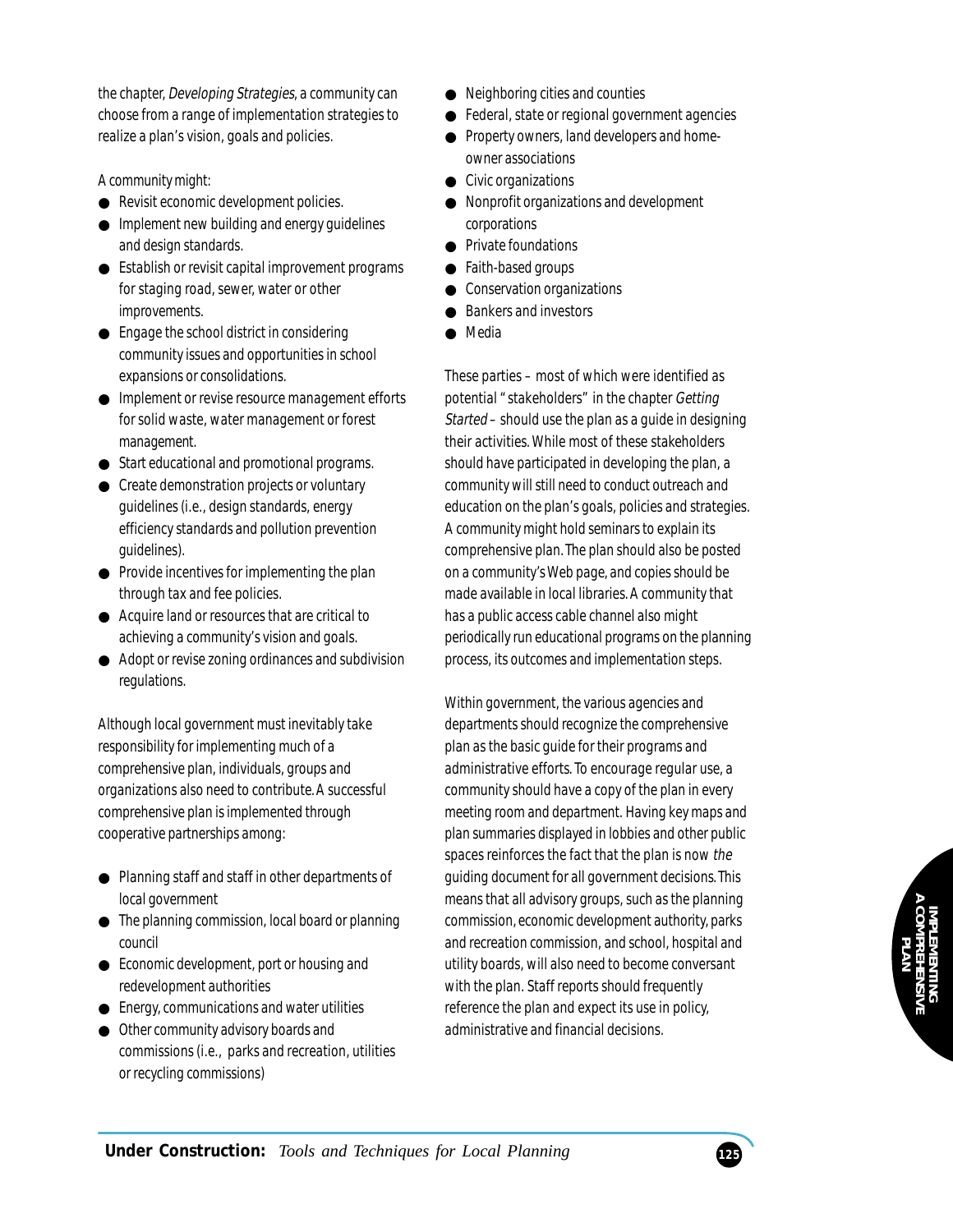## **ST. PAUL'S PLAN FOR URBAN VILLAGES**

St. Paul's downtown and riverfront plan, Saint Paul on the Mississippi Development Framework, calls for a series of interconnected mixed-use urban villages in and around downtown that are connected with a reforested river valley. The plan's guiding principles for city building are:

- ◗ **Evoke a sense of place.** The key is to use the city's unique physical qualities — natural setting, parks and buildings — to strategically enhance them and improve relationships between them.
- ◗ **Restore and establish the unique urban ecology.** An unprecedented opportunity exists to re-establish a balance between urban and natural systems and to create a unique urban ecology in St. Paul, embracing natural features and providing a context for initiatives to restore contaminated lands and waters.
- ◗ **Invest in the public realm.** A successful and vibrant public realm fosters a sense of security and attracts private investment.
- ◗ **Broaden the mix of uses.** A greater mix of uses creates a more vibrant urban core by encouraging people to live, work and walk downtown and by fostering a synergy between activities.
- ◗ **Improve connectivity.** The impact and role of built and natural elements downtown could be greatly enhanced if they were connected to and part of a larger citywide network.
- ◗ **Ensure that buildings support broader city building goals.** The challenge is to rigorously

identify and promote elements of building design that contribute to building a vibrant city and streetscape.

- ◗ **Build on existing strengths.** The positive impact of downtown success stories — parks, buildings, streets — can be increased by strategically extending them and replicating their positive attributes.
- ◗ **Preserve and enhance heritage resources.** The challenge is to recognize the diverse range of such resources, to preserve them and, where possible, to creatively adapt them for new uses and expanded significance.
- ◗ **Provide a balanced network for movement.** This means that street rights-of-way are designed to be shared, attractive and safe for all modes of movement.
- Foster public safety. The sense of safety is greatest when there is a vibrant downtown when streets, parks and public spaces are active for longer hours of the day, when there is a continuous urban fabric and when active uses provide an informal means of surveillance.

Source: Saint Paul on the Mississippi Development Framework, St. Paul, 1997; www.ci.stpaul.mn.us//frame/execsumm.html.

As noted in the chapter, Developing Strategies, a community should set implementation priorities to help translate a plan into action. Many communities devote an entire chapter of the plan to implementation or discuss relevant implementation tasks within each chapter. Others develop a short companion document devoted solely to implementation.

However a community chooses to handle this, implementing a plan is a deliberate process that may take years. Action steps need to reflect a community's resource and personnel limitations. Dates need to be

set for reflecting on the plan and evaluating the progress being made. These periodic reviews will ensure that the plan is adjusted and refined as needed and citizens continue to feel their community is on the right track.

Implementation consists of two coordinated elements:

**Time frame.** A community should determine the timing of key action steps: some things must be done immediately, and others should be done farther down the road. Typically, implementation steps can be divided into:

**IMPLEMENTING A COMPREHENSIVE PLAN**

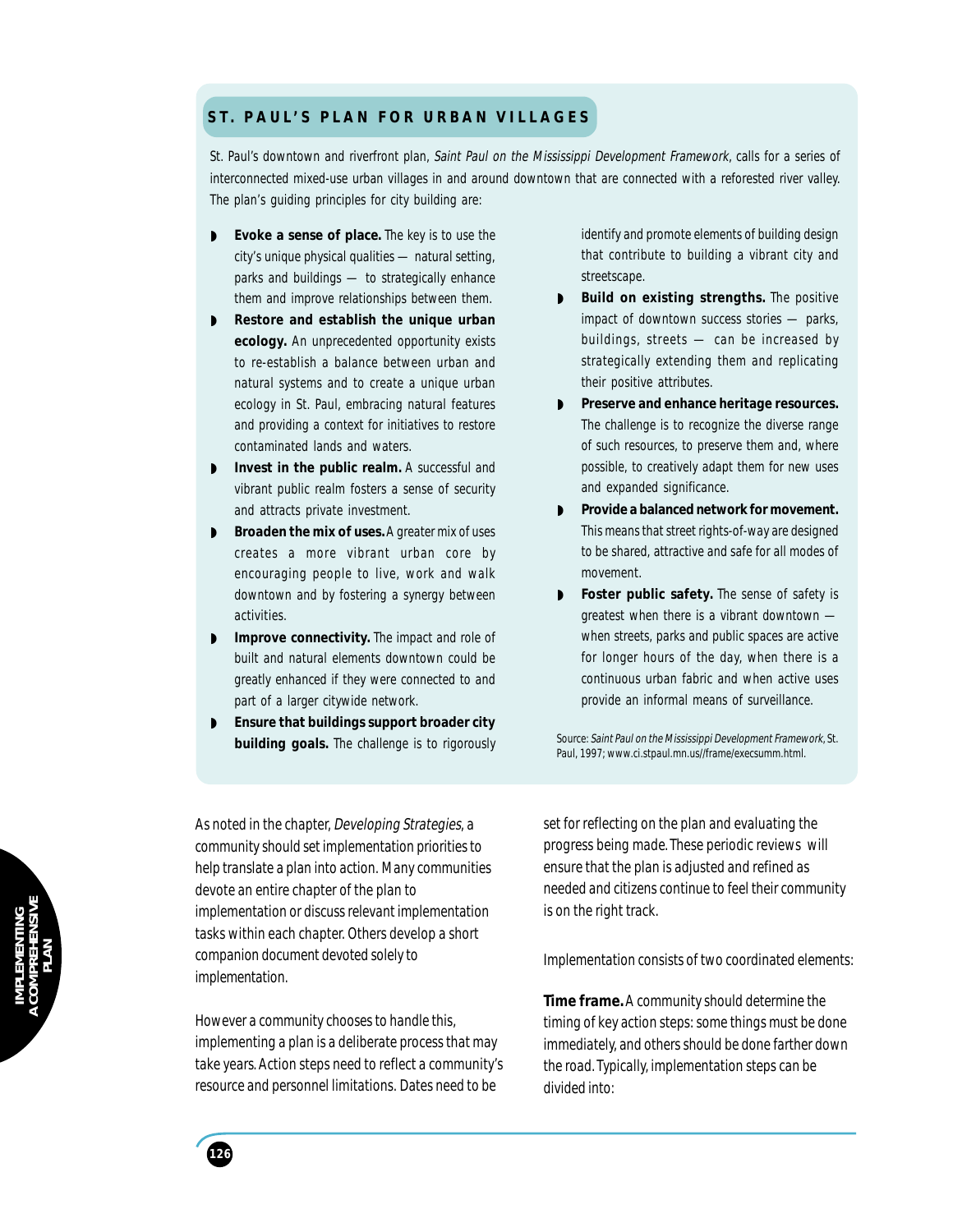

- $\bullet$  Ongoing activities, such as public involvement, that will continue throughout the process of creating, implementing, refining and updating a comprehensive plan
- Immediate activities that begin with adoption of the plan, typically completed or realized within the first year
- Short-term activities that start within three years of the plan's adoption
- Mid-term activities that begin three to 10 years after the plan's adoption
- Long-term activities that extend to the second half of the planning horizon, typically 10 years and beyond

**Assignment of responsibilities.** Implementation recommendations should indicate the party responsible for executing an activity, whether it is local government staff, the planning commission, a planning task force, the economic development

authority, or another organization or governmental unit. A community should also identify key secondary parties to be involved in implementing the plan, such as other governments (federal, state, county, township, city, school board), independent authorities, nonprofit organizations and business associations.

# **TYPES OF IMPLEMENTATION A C T I V I T IE S**

A community may want to consider a number of implementation strategies and tools, including:

- Land regulation tools
- Fiscal tools
- ◗ Public facilities and infrastructure tools
- ◗ Housing and economic development tools

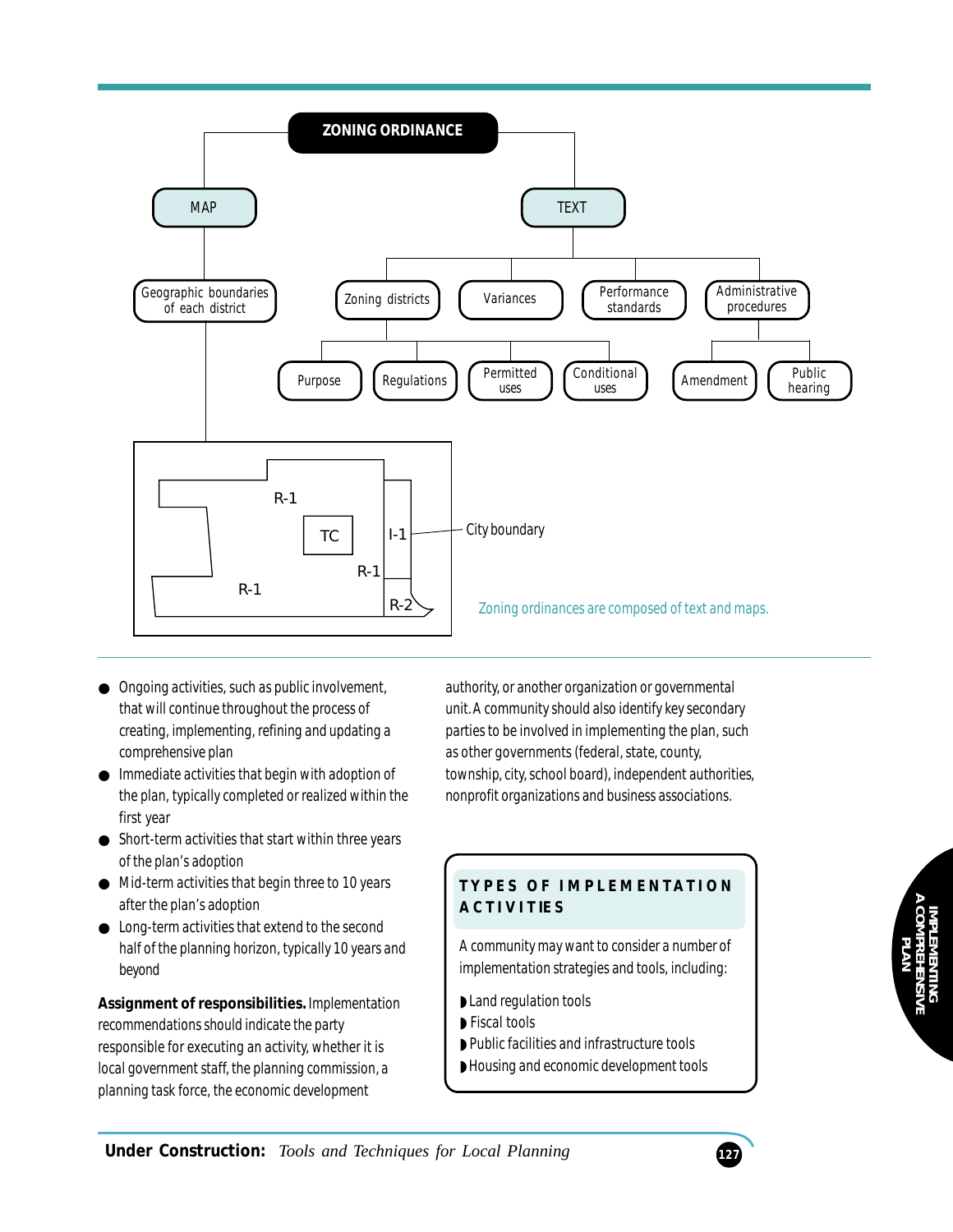# **ZONING FUNCTION**



This typical flow chart for zoning functions may vary depending on the responsibility and authority delegated to the planning agency.

Notes:

- <sup>1</sup> Planning agency can be either staff or a planning commission
- <sup>2</sup> A city council or town-board may serve this function
- 3 Referral steps apply only to municipalities

Sources: Minnesota Planning, Metropolitan Council, Washington County Department of Public Health and Environment.

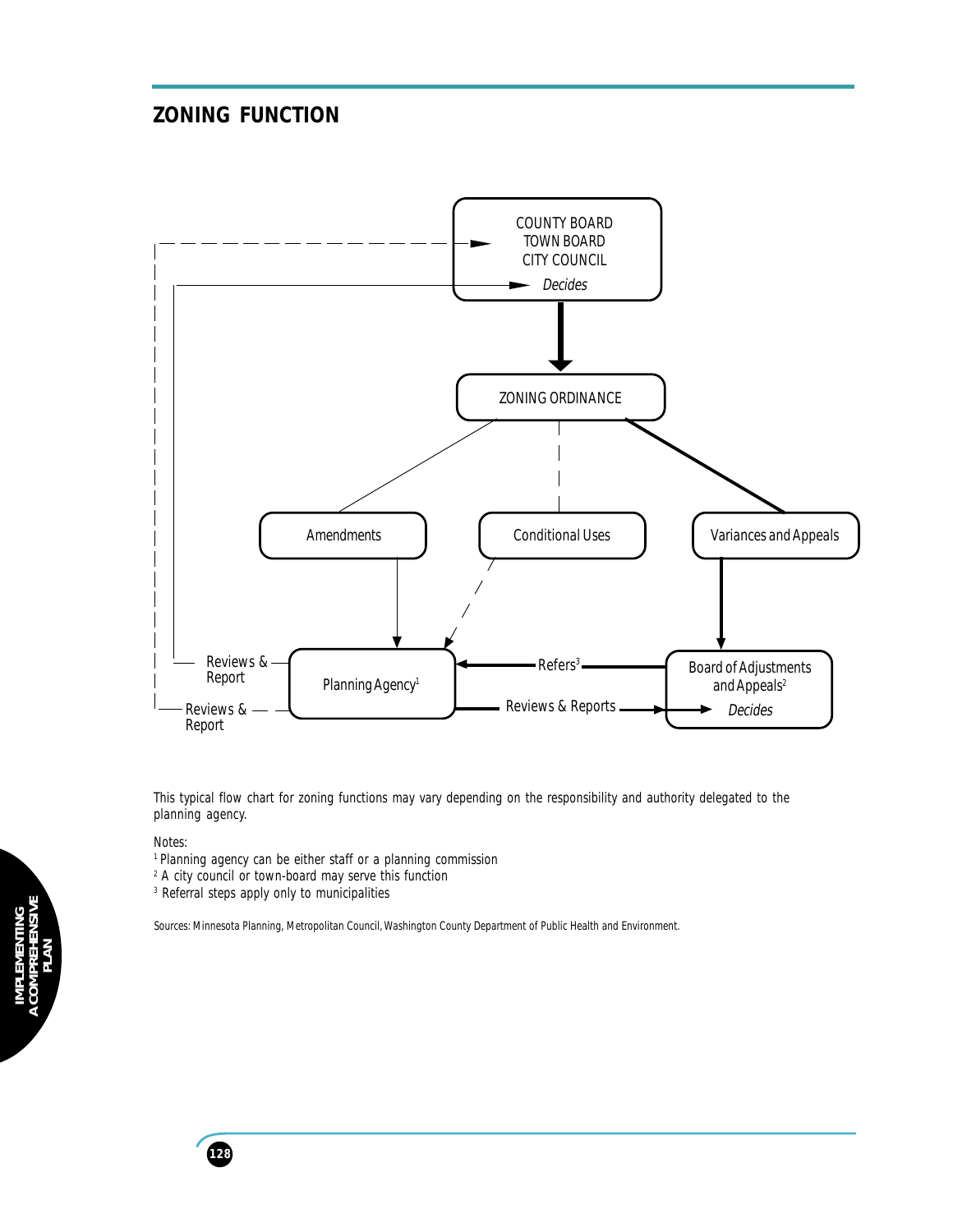# **LAND REGULATION TOOLS**

Development controls limit how and where development occurs to protect public interests. Development controls, for example, allow a community to require a developer to build according to zoning ordinances, provide sufficient park space and off-street parking, site buildings to allow access to the main thoroughfare and maintain adequate buffering from adjoining residential properties. Such controls are one of the most common and fundamental ways to implement a comprehensive plan and stem from government's responsibility and authority to protect public health, safety and welfare.

## **ZONING ORDINANCES**

Zoning began as a means of preventing property owners from using their property in ways that harmed the community. Zoning also conserved and protected property values by prohibiting objectionable land uses in certain districts. Modern applications of zoning have broadened to provide orderly community growth, enhance and diversify a community's tax base, maintain or achieve beauty and variety in the physical environment, accommodate complex and unique land uses and, in sum, make a community livable.

Zoning ordinances are the regulatory tool most commonly associated with land use planning. Once a comprehensive plan is adopted, a community should prepare or revise its zoning ordinances to reflect the plan's goals and policies. Effective implementation of a comprehensive plan requires consistency between the plan and the zoning ordinances. If a particular land use is not supported by the comprehensive plan but is permitted by a zoning ordinance, it will be difficult to stop a developer from pursuing it.

Traditionally, zoning ordinances have been applied in a relatively inflexible manner, aimed at separating various land uses. Zoning does not have to be inflexible (and, today, land use separation often is considered a mistake). In fact, legislation that enables planning gives ample latitude for innovation. Planned unit development, mixed-use zoning, bonus or

# **A COMPREHENSIVE PLAN AND ZONING CODE ARE CLOSELY LINKED**

| Plan                                                                 | Zoning code designations  |
|----------------------------------------------------------------------|---------------------------|
| Mixed use                                                            | MX, residential and       |
|                                                                      | neighborhood or community |
|                                                                      | commercial                |
| Town center ——                                                       | TC, downtown or community |
|                                                                      | commercial and high-      |
|                                                                      | density residential       |
| Low-density residential $\overline{\hspace{2cm}}$ R-1, single family |                           |
| High-density residential - R-2, multiple family                      |                           |
| Commercial - B-1, office                                             |                           |
| Retail commercial $-$                                                | - B-2, retail business    |
| $\mathsf{Commercial} \!=\!$                                          | C-1, neighborhood         |
|                                                                      | commercial                |
|                                                                      | C-2, community commercial |
|                                                                      | C-3, downtown commercial  |
|                                                                      |                           |
| <b>Example 1</b> P, public<br>Public $-$                             |                           |
| Park                                                                 | - PK, park                |

incentive zoning, transfer of development rights and growth management regulations that specify the timing and sequencing of development and public services all offer flexible opportunities for a community to ensure smarter growth and more people-friendly neighborhoods. Many of these approaches are discussed below.

Although enabling legislation places responsibility for drafting zoning ordinances with the planning commission, as a practical matter staff planners, consultants or lawyers actually prepare the ordinances for the commission. The governing body (i.e., a county or township board, or city council) is responsible for adopting them after reviewing a commission's recommendations. Community participation is essential in developing an ordinance to ensure that it is both flexible and consistent with the comprehensive plan. A community may want to look at the zoning ordinances of other communities, particularly those with similar plans and visions for the future. Organizations such as the League of Minnesota Cities, the Association of Minnesota

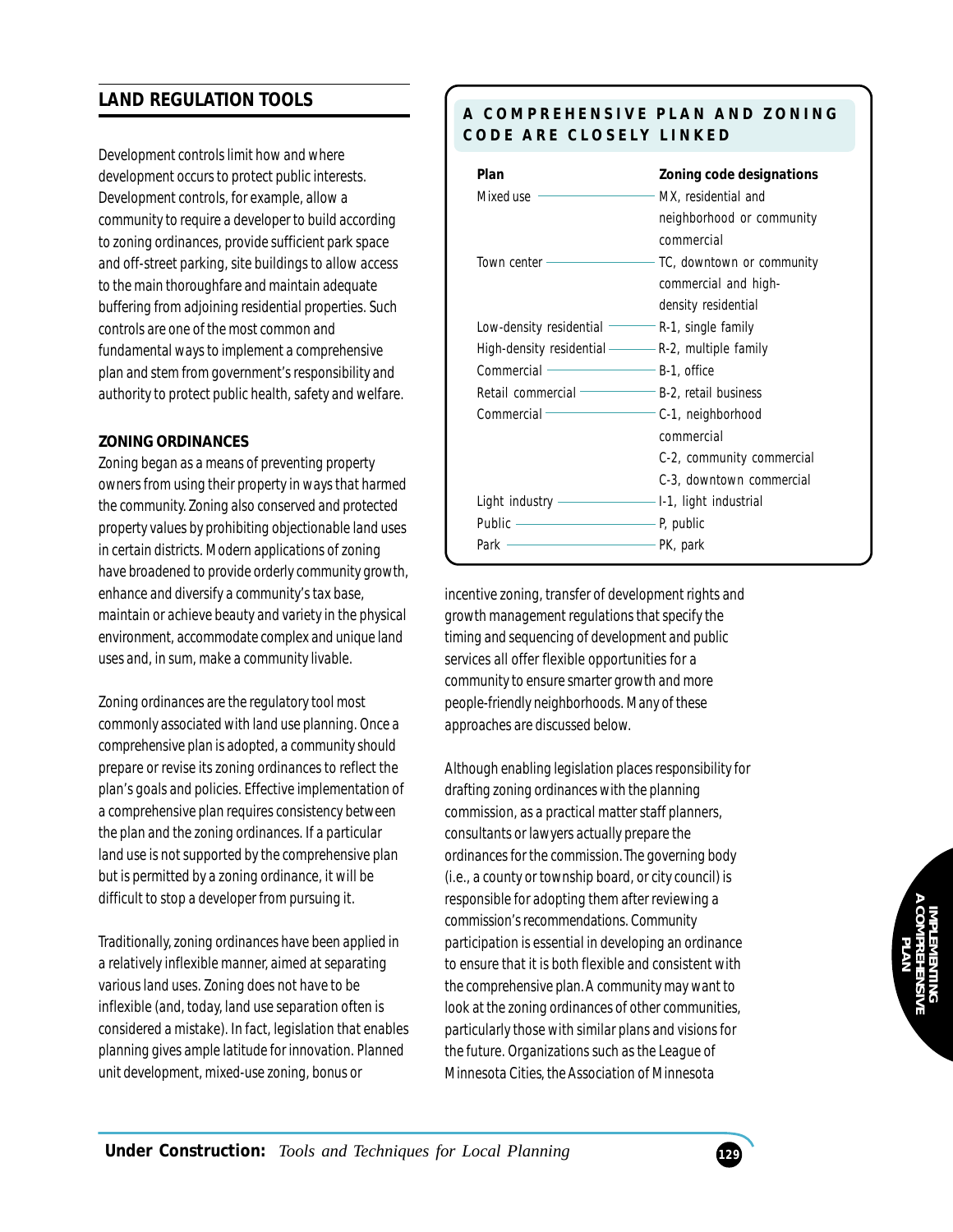

Stores, coffee shops and other neighborhood services coexist with housing in this mixed use development.

Counties, the Minnesota Association of Townships, Minnesota Planning and the American Planning Association (through its Planning Advisory Service) often can provide model ordinances and specific examples that are "legally bulletproof."

If a community already has zoning codes in place, updating them to reflect a new comprehensive plan may require anything from minor adjustments and map amendments to a major overhaul. While community staff and legal counsel can handle minor adjustments, expert assistance from a planning consultant or land use lawyer may be necessary when adding creative zoning tools or making code and map changes that result in some properties becoming nonconforming uses.

A zoning ordinance should make it easy for a developer to do what a community wants. For example, if a plan encourages higher density development in a particular area, the zoning ordinance should be structured in a way that allows the target density to be achieved. If instead, the ordinance limits multifamily dwellings, a developer may not know how to proceed in the face of the conflicting goals and regulations. Although a community may sometimes try to maintain flexibility by bending the rules on a case-by-case basis, this is a

# **CHANGING HOUSING NEEDS AND ZONING**

Local zoning ordinances regulate such things as allowable building types, densities and building setbacks on a site. While written with good intentions, sometimes zoning ordinances have the effect of isolating good community neighbors, such as separating schools from residential areas. Ordinances sometimes even separate different compatible types of housing, such as single-family and elderly housing, offering retired residents little choice but to move out of their neighborhood when their housing needs change. Selectively changing restrictive zoning ordinances to allow mixed-use neighborhoods and a range of housing types can allow the community more flexibility in selecting and developing sites.

Source: Building Better Neighborhoods: Creating Affordable Homes and Livable Communities, Greater Minnesota Housing Fund, 2001.

dangerous approach. The courts will determine whether a local government decision has treated all property owners equally and consistently.

Zoning should reflect the land uses desired by a community and identified in its comprehensive plan. A comprehensive plan is a policy document and thus does not designate parcel-by-parcel land use priorities, as is necessary in a zoning ordinance. The detail of comprehensive plan designations, furthermore, is frequently insufficient to clearly designate conditional uses, appropriate mixes of land uses and prohibited land uses. This level of refinement is generally best left to a zoning ordinance. The box on the previous page shows how a comprehensive plan and a zoning code are interrelated.

Once a community has determined its zoning ordinances' general land use categories, it must develop criteria for each category. These might include:

● A description of the land use category's general characteristics and purpose (whether the land is mainly for agriculture, heavy industry and so forth)



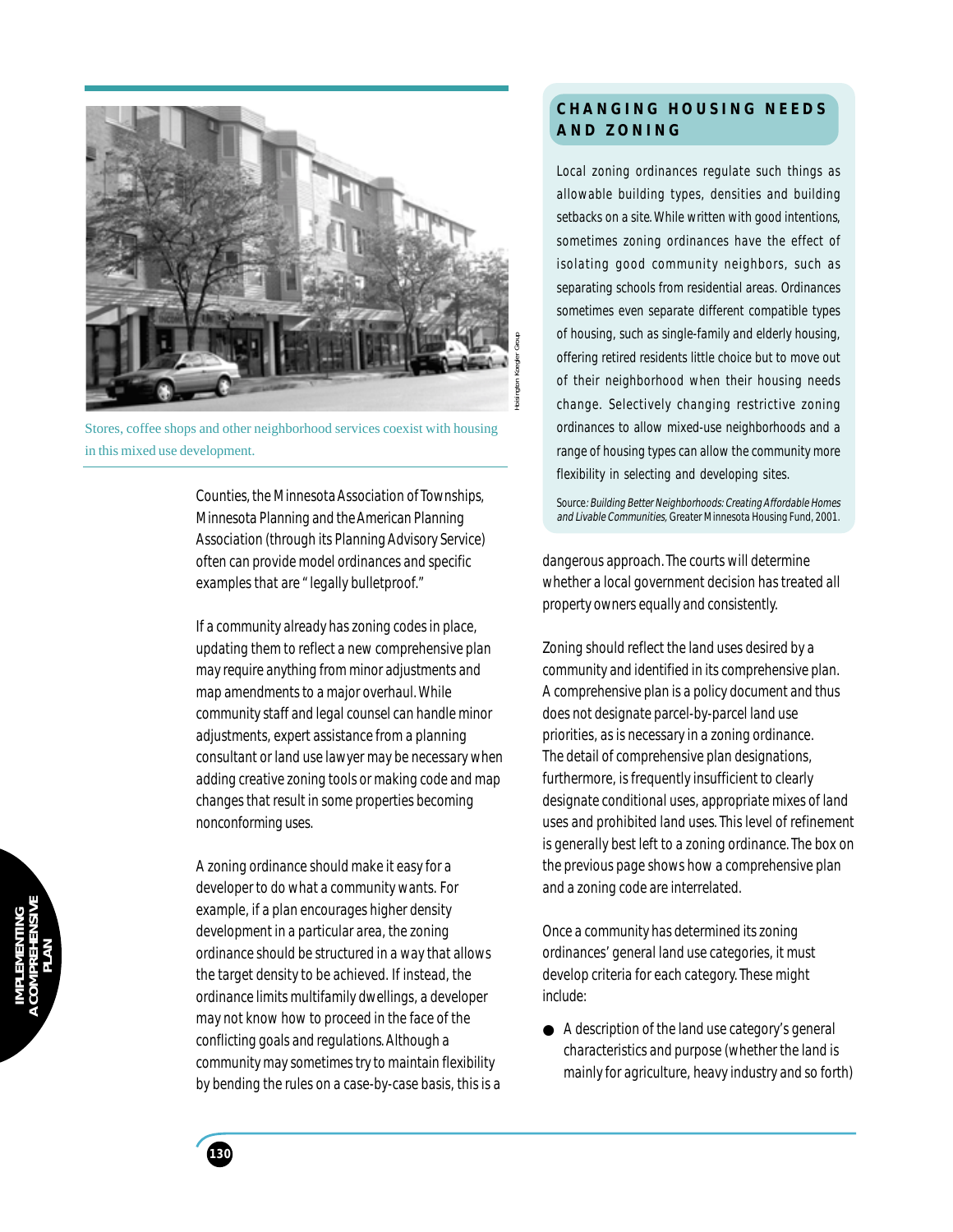# **MODEL ORDINANCES OFFER CONDITIONAL USE EXAMPLE**

The conditions for single-family dwelling units in an agricultural and forest protection district might be described as follows:

At a minimum, the following standards shall be applied when reviewing applications for conditional use permits within the Agriculture and Forest Protection District:

- ◗ The proposed use shall be sited upon lands which are less suitable for commercial agriculture and forestry than other agricultural or forestry lands within the district.
- ◗ The proposed use shall be sited on a parcel in a manner which minimizes the amount of productive agricultural and forest land which is converted to the proposed use.
- ◗ The proposed use shall be located in close proximity to existing buildings whenever possible and appropriate.

Source: From Policy to Reality: Model Ordinances for Sustainable Development, Minnesota Planning, September 2000.

- Types of acceptable development permitted uses and conditional uses (including standards for determining appropriate conditional uses)
- Desired minimum and maximum densities or intensities of development
- Minimum or maximum lot size
- Parking requirements
- Performance standards for lighting, signage, open space, drainage, wetland protection, sanitation and so forth.

**Variances.** A variance is approval to deviate from an official control when the strict application of such a control would result in undue hardship or particular difficulties for the property owner. Variances are issued by the zoning administrator following approval by the board of adjustment. "Use variances" that would permit a use prohibited by ordinance are illegal in Minnesota.

**Conditional uses.** A zoning ordinance usually specifies the kinds of land uses allowed and prohibited in a particular zoning district. The conditional use falls somewhere between the routinely allowed and prohibited uses. A conditional use permit is usually required for a project that may have adverse off-site impacts, may create a nuisance situation within an allowed land use or may require





Thriving town centers are a goal of many community ordinances, whether revitalizing a traditional downtown or

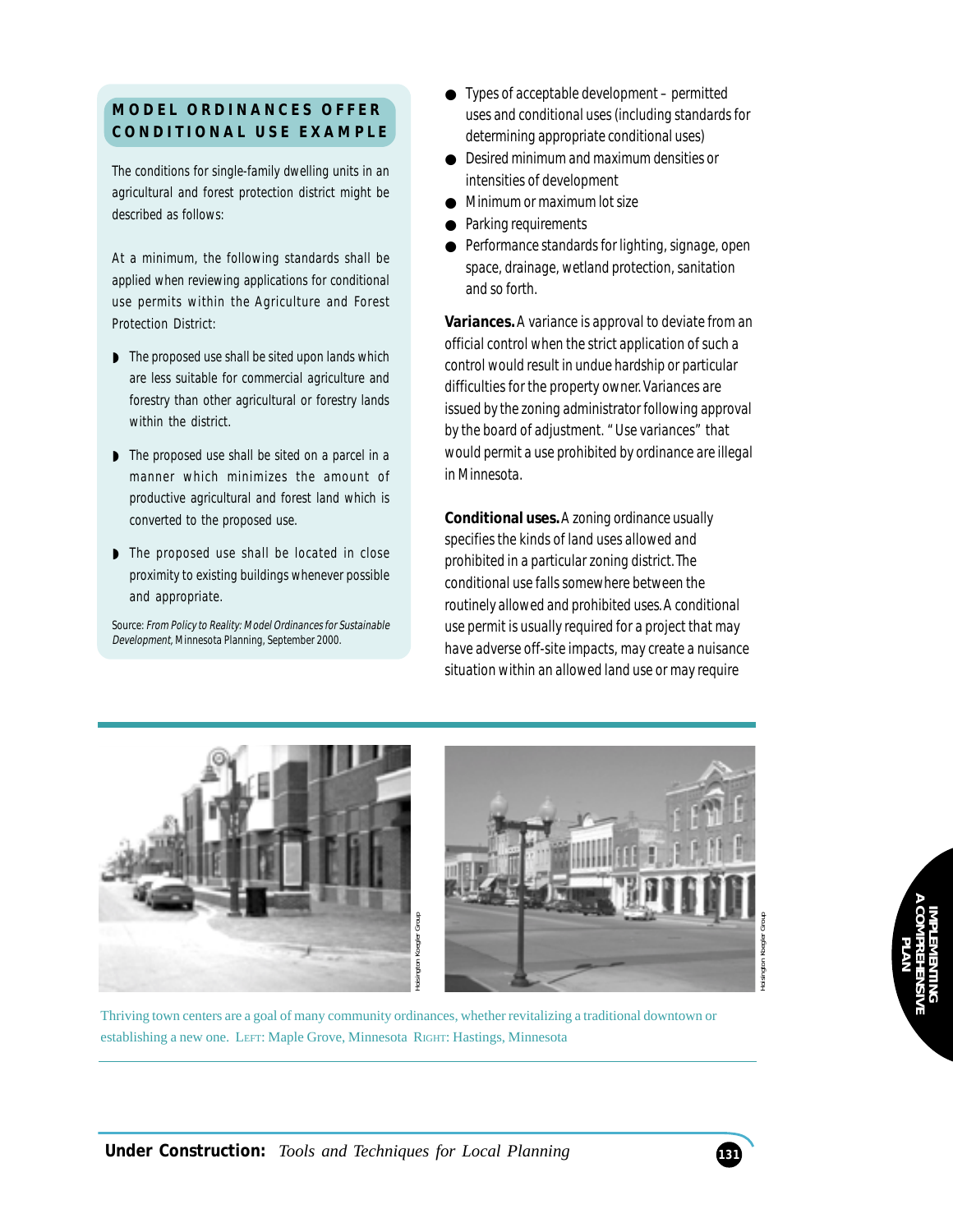# **ORDINANCES FOCUS ON "TRADITIONAL NEIGHBORHOOD DESIGN"**

Older communities typically reflected particular design standards that are now called "traditional neighborhood design." Such design included orienting household gathering spaces (porches, entryways) toward the front of the home, streets and sidewalks that accommodated pedestrians first and automobiles second, neighborhood-oriented commercial development, and other design that emphasized a unique sense of place. Neighborhood design includes a mix of land uses, both apartment and second-story residential in traditional downtown areas of small cities, and neighborhood gathering places such as small diners, stores, and coffee shops. Emphasizing neighborhood design practices in subdivision and zoning ordinances enhances sustainability and preserves existing neighborhoods with elements of traditional neighborhood design.

Model ordinances for the following districts are presented, covering most of the urban, urban fringe and rural areas of a Minnesota community:

◗ **Town Center District:** Applies to the central business district, or traditional downtown, and provides for a mix of uses similar to or intensifying the existing pedestrian-oriented pattern.

- ◗ **Neighborhood Residential District:** Intended to encourage compatible infill development in residential neighborhoods around the town center. Neighborhoods with local or regional historic significance may also fit the profile of this district.
- ◗ **Town Extension or Urban Expansion District:** Applies to the potential expansion area around the city or village, which may be part of another jurisdiction but where utility extensions (public water and sewer systems) are planned. The ordinance provides for an efficient urban pattern that is strongly connected to the existing town or village, and shares certain design elements with it. The [Town Extension] can be used as an alternative to the typical planned unit development that many zoning ordinances contain.
- ◗ **Traditional Neighborhood Development District:** Intended to allow for development of large tracts of land in a manner consistent with traditional town and village character. Unlike the Town Extension, it is intended to apply to free-standing rural areas that may have been identified as suitable for development. The [Traditional Neighborhood Development] can also be used as an alternative to the PUD.

Source: From Policy to Reality: Model Ordinances for Sustainable Development, Minnesota Planning, September 2000.

selective application of design or performance standards. A zoning ordinance must clearly define general requirements for all conditional uses and, so far as practicable, standards and criteria specific to each designated conditional use. Courts have consistently overturned local government decisions based on rationale and standards not stipulated in an ordinance or plan. If a developer can meet the conditions and standards specified in an ordinance, then the local government should approve the conditional use permit. Common applications of conditional uses are multifamily housing, auto-related uses, outdoor storage, gravel mining and large-scale animal agriculture.

**Performance zoning.** Performance zoning regulates the effect or impact of proposed development rather than separating the uses into various zoning districts. The standards often relate to the site's development capability and limitations. Communities using this tool should be sure that they will be able to measure the development's impact cost effectively. Local governments need to tie performance zoning closely to their comprehensive plan because the plan must identify specific goals and related performance outcomes that developers must meet. Performance standards can cover things the community cares about, such as noise, odors, smoke, wildlife habitat, water and air quality, or other side

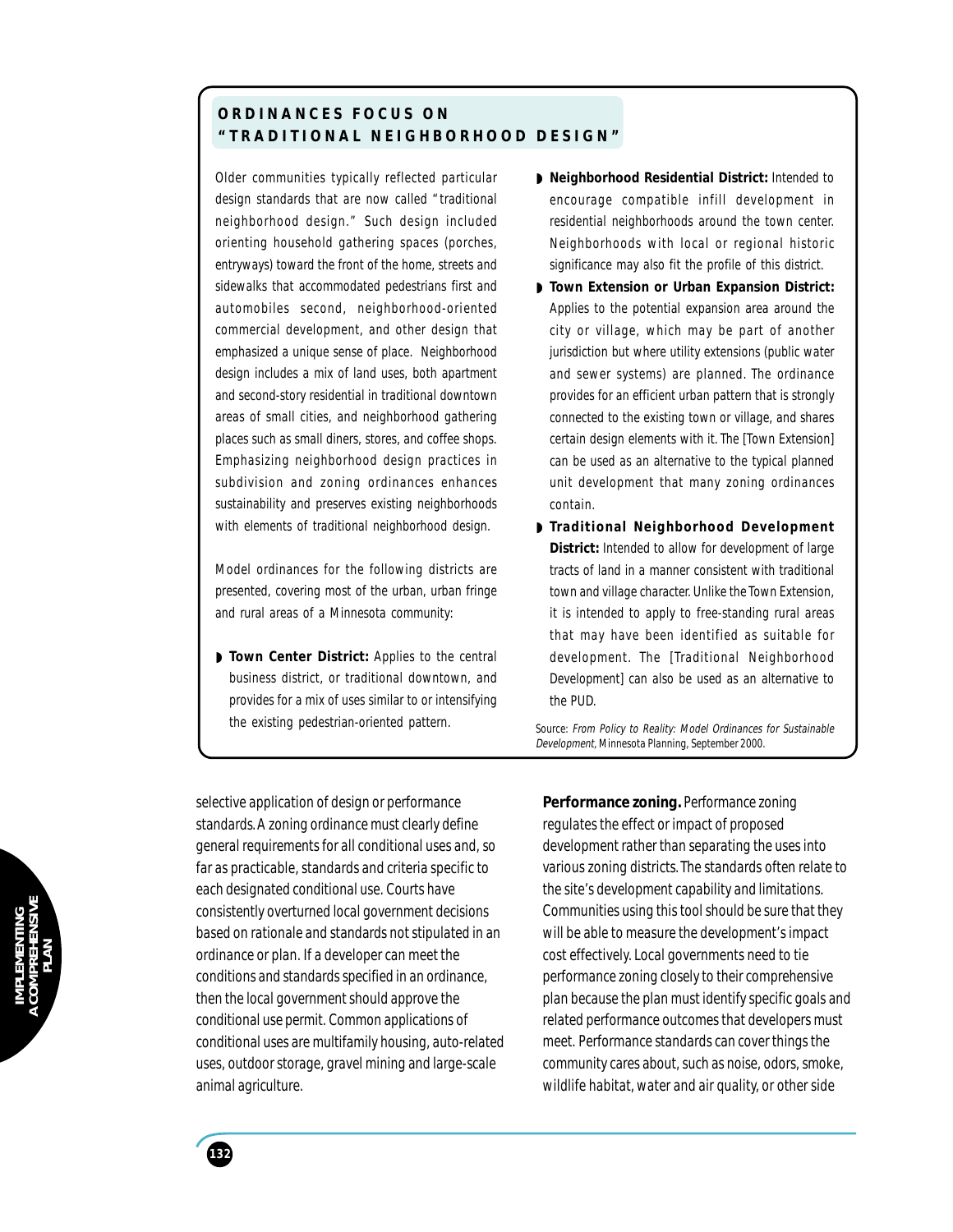# **OVERLAY SEEKS TO PROTECT SENSITIVE NATURAL RESOURCES**

Sustainable land use planning recognizes the value of natural, historic and economic assets in a community. Traditional downtown buildings help create a sense of place in the community's center. Natural resources, such as rivers, bluffs, and park land in and around the community, add substantial value to particular land uses such as housing or entertainment commercial uses. Natural resource-based industries need protection of resource base to ensure economic sustainability. Sustainability demands that natural, historic, and economic assets be conserved and protected for use by both current and future generation of residents and businesses. Land use planning must recognize community assets and the land uses that enhance, protect, or gain value from the resource.

A Sensitive Natural Environmental Areas overlay district for protecting and conserving significant natural resources in a community defines sustainable uses of a community's natural resources as depending on several factors:

- ◗ The sensitivity of the natural resource to various uses and to different kinds of development
- ◗ The uniqueness of the resource in the community and in the region
- ◗ The quality of the resource
- ◗ The economic value of the resource
- ◗ The natural resource priorities adopted by a community in its comprehensive plan

The overlay district provides a dual framework for protecting or conserving important community resources. It protects rare resources and areas highly sensitive to development. It also offers conservation methods for natural resource areas with habitat value that are important to community character and quality of life, for resource extraction using sustainable management practices, for recreation and tourism, and for development using conservation development standards.

Source: From Policy to Reality: Model Ordinances for Sustainable Development, Minnesota Planning, September 2000.

effects of a particular land use. They are a formal way for a community to say, "We do not want more traffic congestion than we have today" or "We do not want our schools to be any more crowded."

**Industrial performance standards.** Industrial performance standards are maximum or minimum thresholds for specific nuisances associated with industry, such as noise, vibration, air pollution and releases of toxic substances. Performance standards generally allow industry to choose the most economic and most appropriate method of compliance.

**Technology standards.** Technology standards, in contrast with performance standards, mandate that particular compliance methods be used. Counties, for instance, often use technology standards in regulating septic systems.

## **SPECIAL AREA DESIGNATIONS FOR MIXED USE**

Special area designations are another way to accommodate a combination of land uses that do not fit just one land use category or cannot be mapped in advance of development. Traditional neighborhood designs (see box) are an example of such a designation. A community interested in encouraging a mix of uses may want to establish special area designations to do so. Including such designations allows a community to identify the intensity and blend of uses it prefers.

## **OVERLAY ZONES**

Overlay zones allow special regulations within all or part of one or several zoning districts. They typically include an extra level of restrictions, although some allow exceptions to base zoning regulations. They should be used judiciously because they increase the code's complexity. While a single overlay can be manageable, multiple overlays can set the stage for regulatory conflicts and administrative problems. Typical overlay applications in Minnesota include historic preservation, special sign districts, shore land regulations, architectural design review for downtowns or highway corridors, airport hazard zones, special plan areas or critical natural areas.

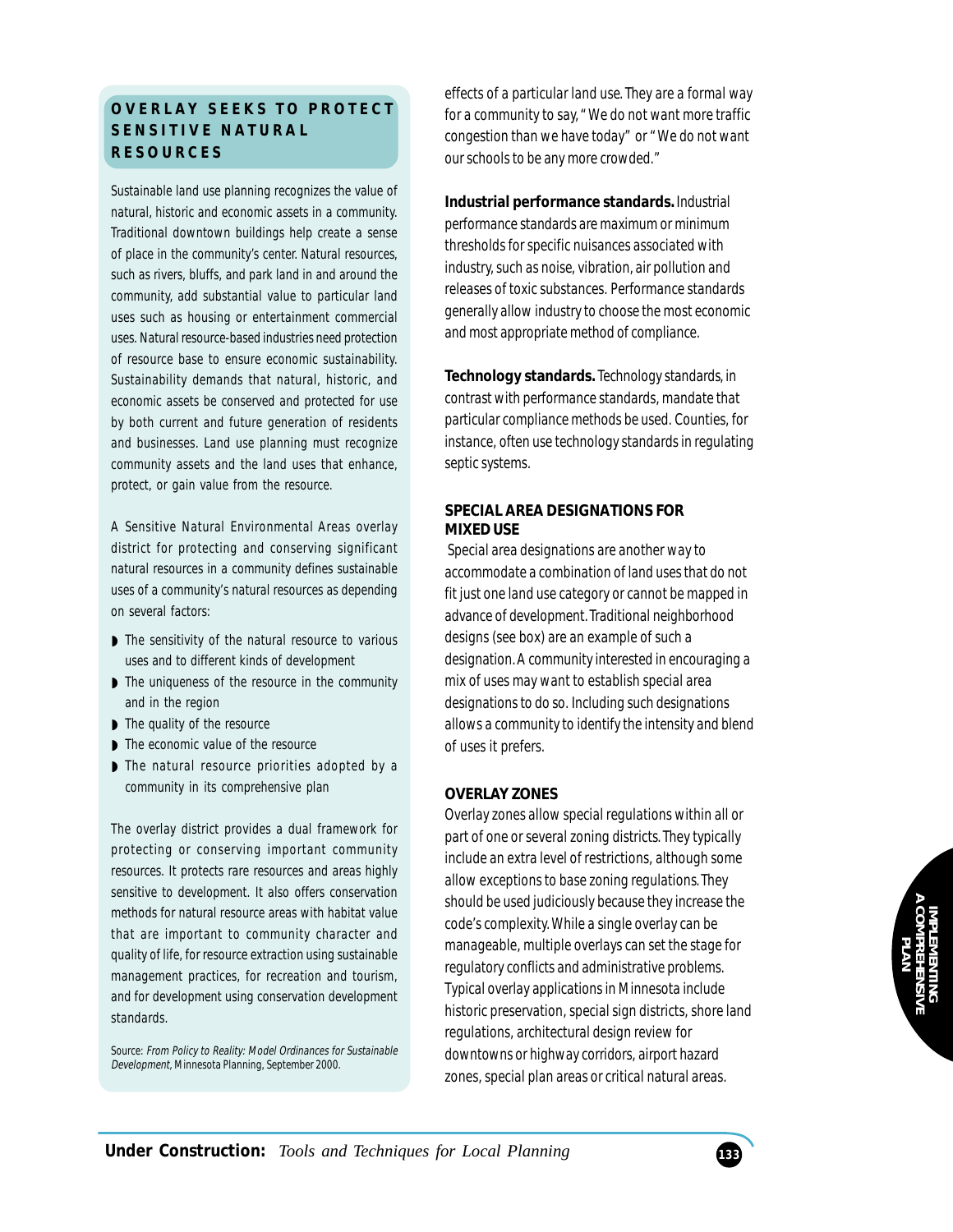# **VOLUNTARY ENERGY EFFICIENCY PERFORMANCE STANDARDS**

One model calls for all construction of new buildings in a community to be encouraged, but not required, to follow specified Energy Efficiency Performance Standards. Their effectiveness depends upon consumers placing a high value on certified buildings.

- ◗ No penalty or violation shall be assessed for failing to comply with the Standards, nor shall any official deny a permit or petition on the basis of compliance with the Standards.
- ◗ Any building constructed to meet the Energy Efficiency Performance Standards shall be certified by the Community Zoning Office as a Resource Efficient Building. Certification will be documented by filing documentation with the Zoning Office identifying the components of the Performance Standards that are met in the new building.

Source: From Policy to Reality: Model Ordinances for Sustainable Development, Minnesota Planning, September 2000.

#### **DESIGN GUIDELINES**

Design guidelines help a community achieve more consistent development by conveying preferences to developers for parking, building siting, urban design and architectural style. More discretionary than regulatory, design guidelines have historically been unpublished (perhaps not the best approach) or have been published separately from the zoning code. Recent planning practice, however, has moved toward publishing guidelines within the comprehensive plan. A comprehensive plan can be an important place to publish guidelines.

Although guidelines and regulations are typically used together, guidelines should be clearly identified. Common guideline applications include signage, parking lot design, building siting, street treatments, architectural design and building materials, and

buffering between uses. A community also could use such guidelines for energy and water efficiency, storm water management, pollution prevention, and solid and hazardous waste management.

#### **PLANNED UNIT DEVELOPMENTS**

Planned unit developments are an alternate form of regulation for large-parcel developments. PUDs allow creative development that would not be allowed on smaller parcels or under a community's regular zoning. A local government negotiates the details of each development with the developer to ensure that the development promotes a specific goal or goals of a comprehensive plan. Approval should be explicitly linked to comprehensive plan goals. PUDs are a useful tool to allow creative site design or an unusual mix of land uses (such as industrial and residential), to increase development density consistent with the comprehensive plan or to use exceptional design standards (such as narrow neighborhood streets or traditional neighborhood building design standards).

#### **INTERIM USES**

Interim uses allow cities and towns to grant a zoning permit allowing a temporary use on a property. An interim use is one that lasts for a specified period of time and requires very little investment in site improvements or buildings. Interim uses can be approved under the conditional use process, where time is the condition that must be met for the use to be approved.

#### **TRANSFER OF DEVELOPMENT RIGHTS**

Transfer of development rights programs allow development rights to be transferred from areas targeted for protection or low-intensity development to ones designated for development. The community adopts an ordinance defining a sending area where development is discouraged and a receiving area where it is encouraged. The selling landowner places a conservation easement on the property to be left undeveloped, and the purchasing developer is allowed to develop more intensively within the receiving area than is permitted in the community's base zoning.

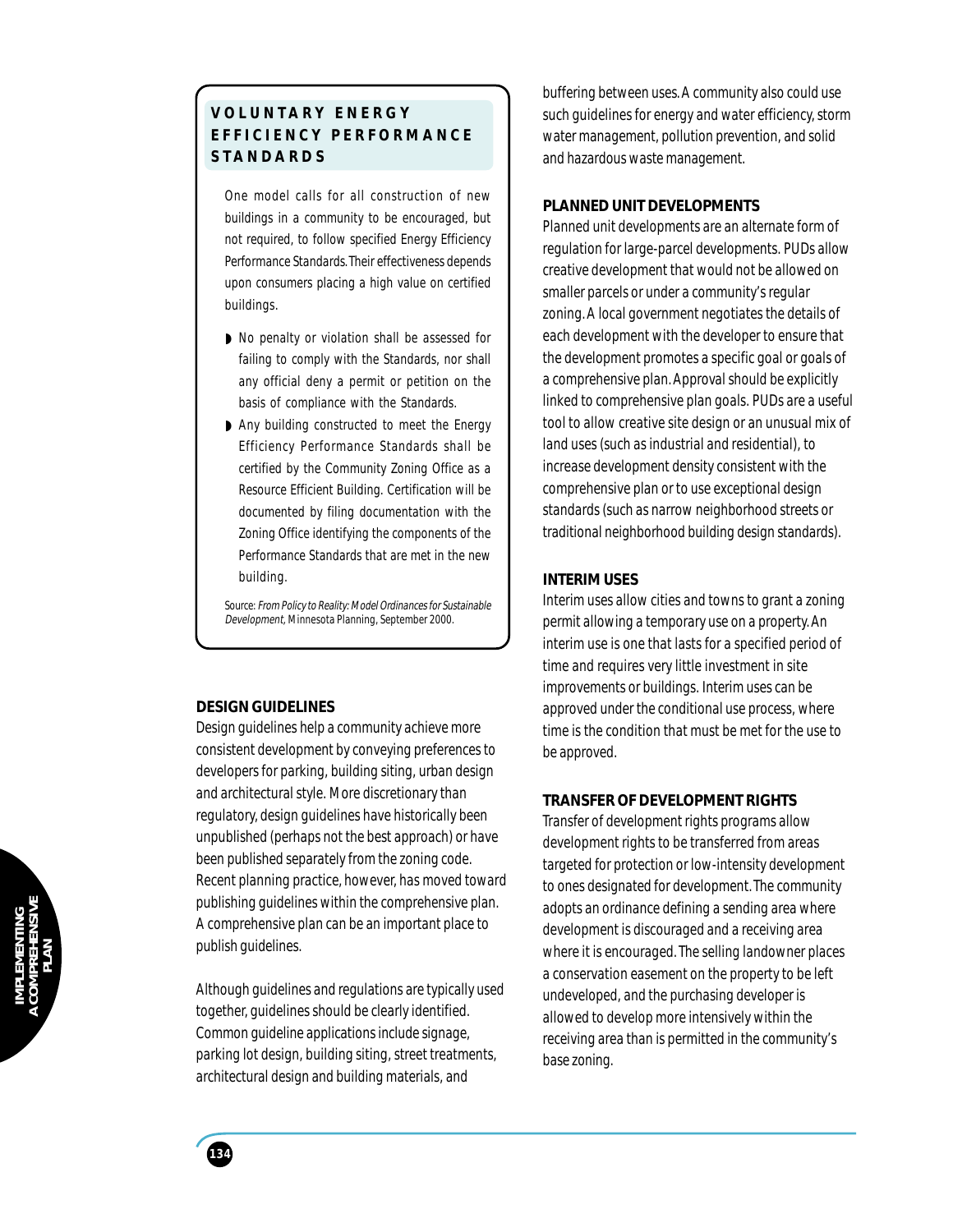#### **PURCHASE OF DEVELOPMENT RIGHTS**

Similar to a transfer of development rights program, a purchase of development rights program is one in which a government or nonprofit organization acquires and holds in the public interest the development right. The purchaser places a conservation easement on the parcels where the development rights have been acquired.

## **INCENTIVE ZONING**

Incentive zoning requires developers to provide additional amenities in exchange for higher densities, additional floor area or other property enhancements. Local governments often use incentive zoning to encourage development that exceeds minimum standards for performance, density or land use intensity. For example, a multifamily housing developer may receive a density bonus in exchange for providing underground parking, extra open space or an energy- and resource-efficient, low-waste development or for locating the development along specified transit routes or stops.

## **MORATORIUMS**

Elected officials are sometimes reluctant to employ a moratorium on a given land use because people often view such an action as inherently antidevelopment. However, halting development until a local government can make critical changes to an ordinance or gain needed information about the impacts of a particular land use is an effective way to ensure that a local government can plan appropriately. Several local governments, for example, placed moratoriums on large animal feedlots in the 1990s to better understand their impacts before allowing significant growth in their numbers. State law allows local governments to adopt moratorium ordinances for up to one year; cities and towns may extend them for up to 18 months. Local governments may impose moratoriums on certain kinds of development or on whole geographic areas, but in all cases, they must have legitimate planning justification to do so.

## **SUBDIVISION REGULATIONS**

Subdivision ordinances regulate how and under what conditions a parcel can be divided into smaller parcels. The regulations also should require consistency with the comprehensive plan and its implementation tools, such as the capital improvements program, and environmental, natural resource, design and community character goals. A community can address such issues as minimum and maximum lot sizes (although these are more appropriately dealt with in the zoning ordinance), street placement, street widths, utilities, parks, relationship to surrounding commercial areas and related development characteristics to encourage, for instance, traditional neighborhood design. A local government may deny approval of a proposed subdivision if it fails to meet code standards and requirements or is inconsistent with the comprehensive plan.

Subdivision regulations also let a local government require minimum or maximum thresholds for public improvements in a subdivision, such as roads, sidewalks, bike paths, storm water systems, sewers and open space. Subdivision regulations can require

# **MEETING HOUSING NEEDS WITH PLANNED UNIT DEVELOPMENTS**

Planned unit developments allow the mixed development of uses previously separated into exclusive districts, provided that they are properly designed. A PUD permit will allow for smaller lots and narrower streets than traditional zoning. The result is often increased livability and efficiency. For housing developments, a PUD allows for a variety of housing types, such as rental townhomes, apartment buildings and single-family homes, as well as for retail and other services on the same site. Local governments increasingly are willing to view development proposals in terms of integrating rather than separating different uses.

Source: Building Better Neighborhoods: Creating Affordable Homes and Livable Communities, Greater Minnesota Housing Fund, 2001.

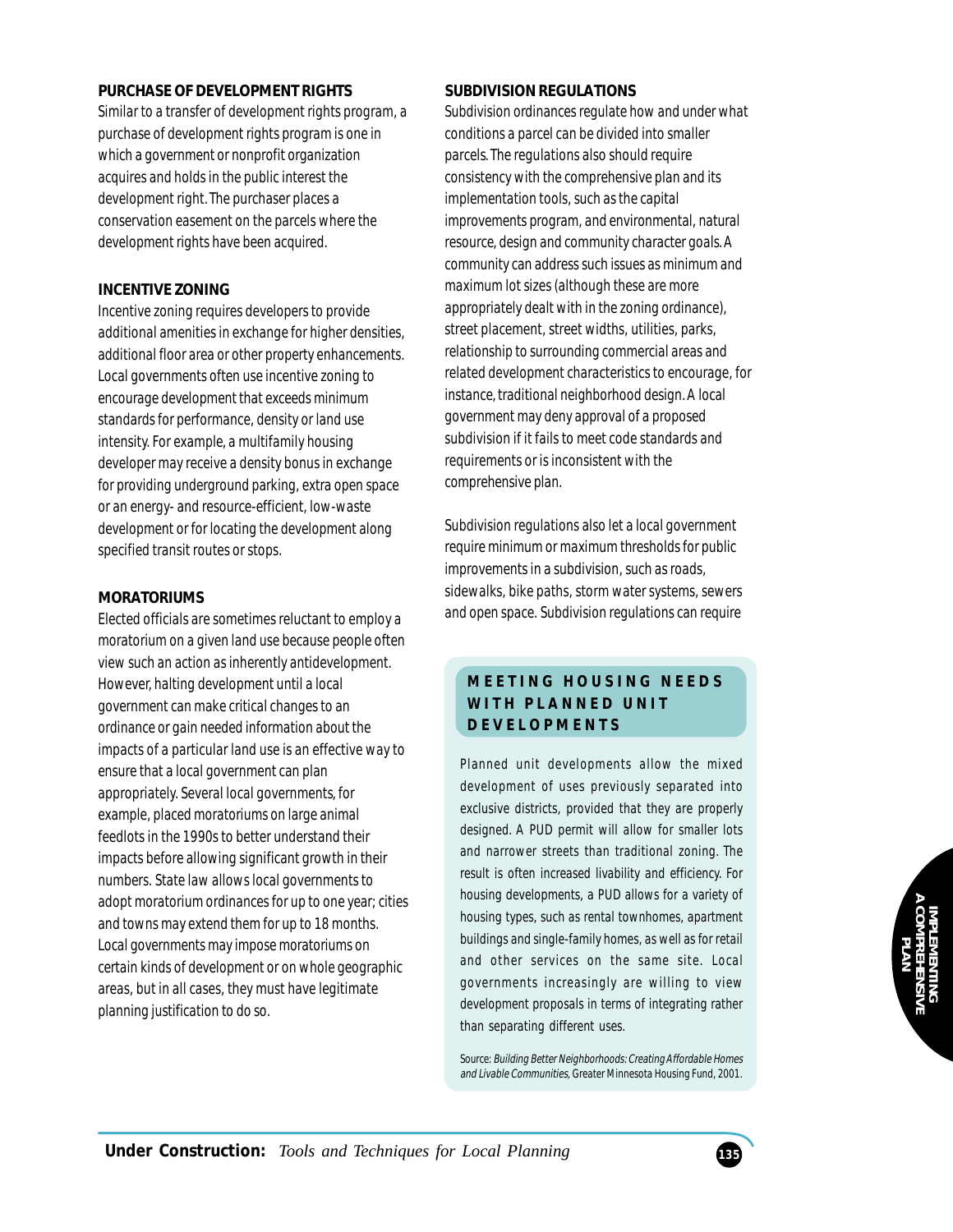## **ENVIRONMENTAL REVIEW AND DEVELOPMENT**

Under the state environmental review rules, a community may need to prepare an Environmental Assessment Worksheet or Environmental Impact Statement if a proposed project meets or exceeds a mandatory threshold. Responsibility for making case-by-case decisions on the need for these and for determining if an EIS or an EAW is mandatory lies with local governments and state agencies. For almost any project, the rules identify the governmental unit that has this responsibility. This unit is termed the Responsible Governmental Unit, or RGU. The RGU must prepare the EAW before final decisions are made (such as on permits, conditional uses, plats or planned unit developments). Some typical projects that may require environmental review, depending on their size, are:

- ◗ Nonmetallic mineral mining (gravel mines)
- Land use conversions, including golf courses
- ◗ Roads, parking facilities
- Recreational developments, such as RV parks and campgrounds
- ◗ Residential developments
- ◗ Commercial, industrial, and institutional facilities (office buildings, stores, schools, community centers)
- ◗ Sewage systems, including sewer extensions (contact the MPCA about this)
- ◗ Solid waste facilities
- ◗ Sports/entertainment facilities (such as stadiums, amphitheaters)
- ◗ Stream diversions
- ◗ Projects that affect wetlands or Protected Waters

Environmental review should be initiated as early as possible. If a project fits into a mandatory review category, the Responsible Governmental Unit should be advised as soon as the proposer can thoroughly describe the project's location and basic features. For other projects, the sooner the public and governmental units with authority over the project are advised, the sooner the need for environmental review can be determined.

#### **ALTERNATIVE URBAN AREAWIDE REVIEW**

A community with a qualified comprehensive plan can also use an optional form of environmental review called Alternative Urban Areawide Review, or AUAR. While this type of review is never mandatory, it may be substituted for an EAW or EIS. The review's key feature is that its subject is a development scenario or several scenarios for an entire geographical area rather than a specific project. Development scenarios are established by the local unit based upon the comprehensive plan, zoning ordinances, developers' plans and other relevant information. More than one scenario can be reviewed, providing at least one is consistent with the adopted comprehensive plan. A maximum development, "worst case" scenario is usually included. Development scenarios chosen by the local unit serve as the project description for the environmental impacts analysis. Specific projects ready for review within the area can be included, however, the review can also be done before any specific projects are proposed.

More information is available at the Environmental Quality Board Web site at www.mnplan.state.mn.us/eqb or by calling 651.296.8253.

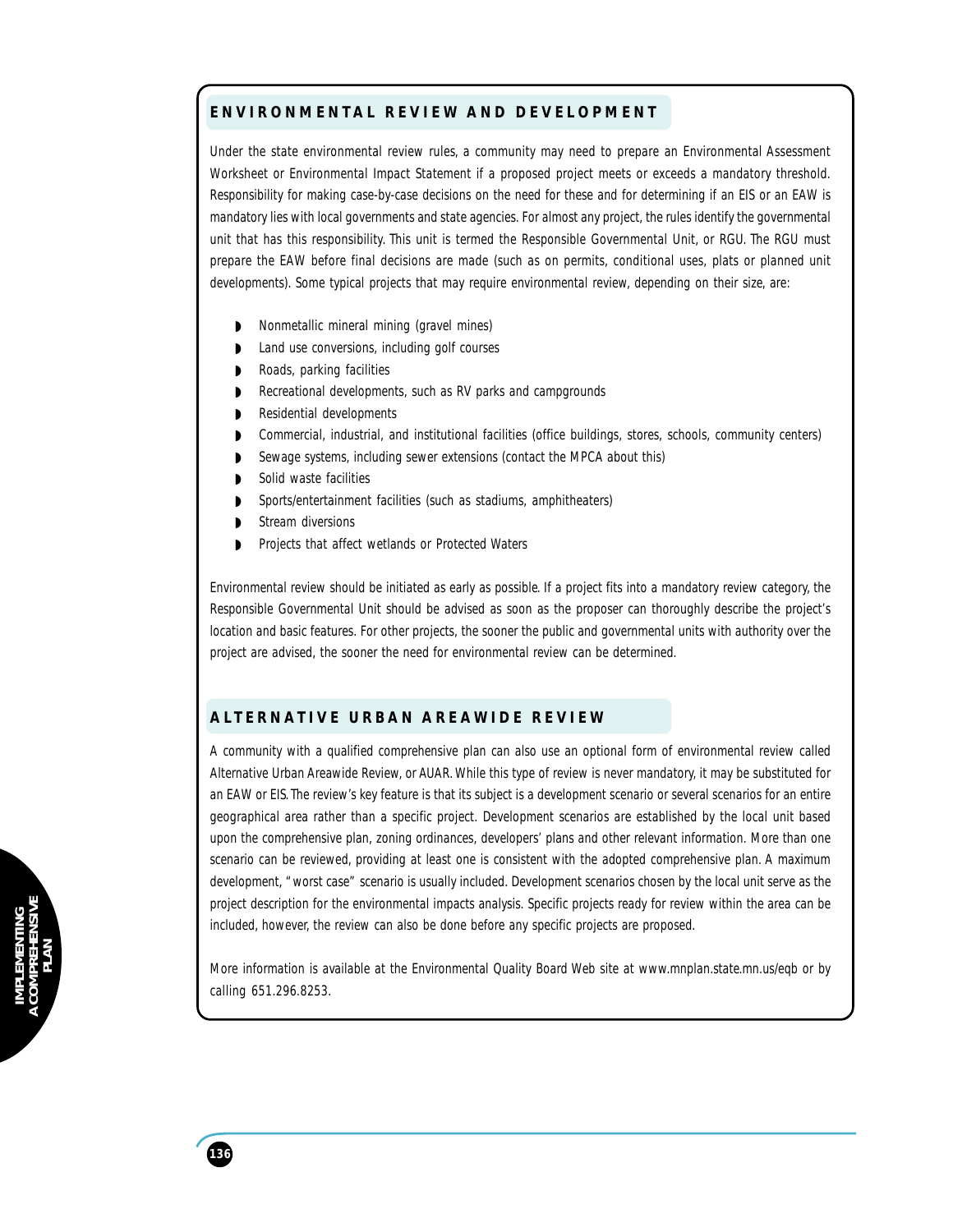compensation to the local government for public facilities that it must install as a result of a development. Local governments often enter into development contracts or agreements that outline which party will pay for which improvements. A local government may require that a reasonable portion of a proposed subdivision be dedicated to the public or preserved for public use as streets, roads, sidewalks, sewers, electric, gas and water facilities, storm water drainage and holding areas, parks, playgrounds, bike paths, trails, wetlands or open space.

While a community can require that developers dedicate land to the public or pay fees in place of dedicating land for parks and open space, there are limits on its ability to exact fees or place other conditions on the right to develop property.

Once a local government approves a subdivision, it may not impose any additional requirements on that property based on changes to a comprehensive plan or, for example, a code amendment for one year after its preliminary approval of the subdivision or two years after final approval. The only exception to this law (Minnesota Statutes, Section 462.358) is if the subdivider and local government mutually agree to a change.

## **BOUNDARY CHANGES**

A comprehensive plan and the urban growth boundaries designated through it provide the vital data, maps and information needed to make decisions regarding proposed boundary changes, including incorporations, annexations and consolidations. Urban growth boundaries also provide the framework for a city, township and county to jointly develop future land use plans, establish a timing and sequencing schedule for public services and prepare orderly annexation plans. State statutes regulating community boundary changes (Minnesota Statutes, Section 414.1) require applicants to provide much of the information contained in a comprehensive plan as part of the decision-making process.

# **MODEL ORDINANCE ELEMENTS FOR PURCHASE OF DEVELOPMENT RIGHTS**

XX.1 Statutory Authorization, Purpose and Geographic Application

- A. **Statutory Authorization.** Pursuant to Minnesota Statutes, sections 394.25 (for counties) or 462.357 (for townships and municipalities), Model Community establishes a purchase of development rights program for the purpose of preserving open space, including natural and scenic areas, and productive agricultural and forest land, while the fee title to these areas remains in private ownership. The program's policies, rules and official controls are adopted in this ordinance, hereafter known as the Model Community Purchase of Development Rights Ordinance.
- B. **Purpose.** This Ordinance is adopted for the following purposes:
	- 1. To protect and preserve the rural landscape and highquality natural areas that make Model Community a special place to live.
	- 2. To implement the goals of the Model Community Comprehensive Plan regarding managing growth and protecting rural areas. This PDR program addresses the following specific goals as stated in the Comprehensive Plan.
		- a. Direct development away from rural areas and areas without existing or planned infrastructure.
		- b. Maintain a distinction between urban and rural areas.
		- c. Preserve the rural character and landscapes of Model Community.
		- d. Preserve agriculture and forestry as permanent land uses and viable economic activities in the community.
		- e. Create an integrated system of open space, parkland and trails throughout the community.
	- 3. To serve additional public purposes through open space protection, including storm water management, habitat protection, trail corridor extension, and linking of public parks and other amenities.

Source: From Policy to Reality: Model Ordinances for Sustainable Development, Minnesota Planning, September 2000.

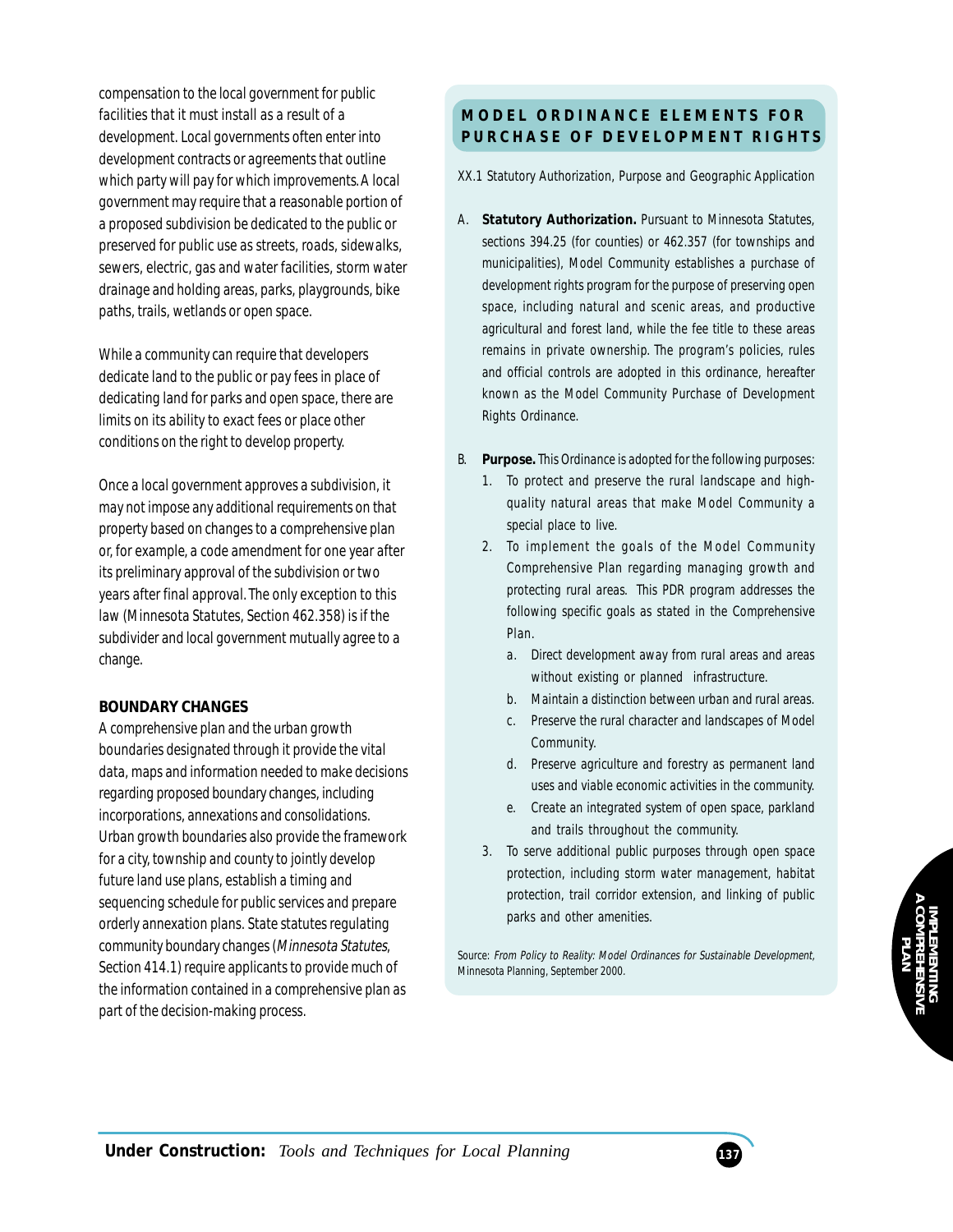

Official maps designate and protect sites for future roads, rights-of-way and other public facilities.

#### **OFFICIAL MAPPING**

Official maps are an important, though less commonly used, tool for implementing a comprehensive plan. An official map designates and signals to developers and citizens where the municipality expects roads and other public facilities to go in the future. This avoids the expense and controversy of the government having to acquire and remove buildings later if they fall in the designated areas.

A formally adopted official map allows the community to withhold building permits. It also authorizes the community to acquire structures placed in these designated areas without compensating property owners if the structures were built without a permit. Adoption of an official map does not create public ownership of the land. The government must compensate the property owner for the land at the time it is acquired for a public facility.

Minnesota counties, cities and townships may use official mapping for roads, rights-of-way and other public facilities such as parks, schools and libraries. In the Twin Cities metropolitan area, official mapping also may be used for soil conservation, water supply conservation and flood control.

#### **REVIEWING PROPOSED DEVELOPMENTS AND USING THE ZONING CODE**

 A comprehensive plan is the foundation for local government decisions involving discretionary zoning actions and permits, including rezoning, conditional use permits, variances, site plan or subdivision review, PUD approval or issuance of building permits. Staff should refer to the plan in reports and other correspondence regarding zoning applications, and policy-makers should be familiar enough with the plan to identify supporting documentation when making decisions. If local officials make a decision that appears contrary to comprehensive plan policies, they should document why they are doing so and how the decision actually furthers plan goals. This not only will help identify what amendments to a plan may be needed but also will demonstrate to citizens and others that the plan does, in fact, guide the community.

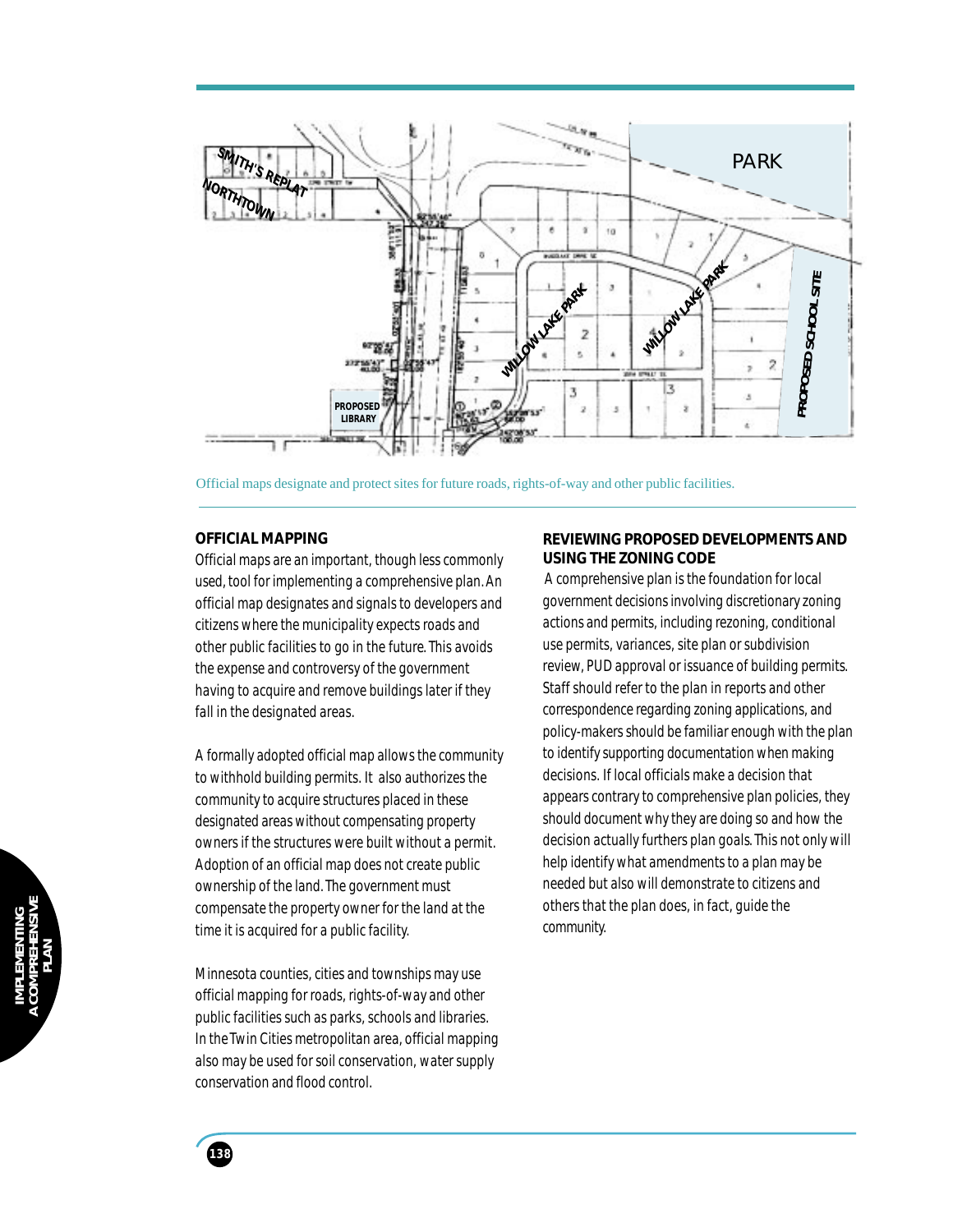# **HOUSING, BUILDING AND FIRE CODES**

Local governments may adopt housing, building and fire ordinances to guide the physical development and maintenance of property. Depending on the goals and strategies identified in the plan, it may be appropriate to use some or all of these codes to assist with implementation efforts:

## **HOUSING CODES**

Housing codes provide minimum standards for the safety, health and welfare of housing occupants. Housing codes are optional and are most often found in mid-sized or larger communities and communities that have older housing stock and a large supply of rental housing.

#### **HOUSING MAINTENANCE CODES**

Housing maintenance codes focus on the upkeep of property exteriors and are often used to prevent the decline of neighborhoods.

# **SUBDIVISION AND SUSTAINABLE DEVELOPMENT**

A community's subdivision ordinance includes a number of provisions outlining when and how the subdividing of lots is allowed. A subdivision ordinance identifies the threshold size where the subdivision regulations are applicable, the information required to be compiled by the applicant for review by the local government, site plan review procedures and other requirements. The "From Policy to Reality" model addresses several aspects of sustainable development that can be added to standard subdivision language, including:

- ◗ Setting of performance standards for converting agricultural land to housing
- ◗ Requiring a determination of the subdivision's fiscal impact on the community
- ◗ Requiring explicit compliance with floodplain, shoreland and environmental area ordinances

Source: From Policy to Reality: Model Ordinances for Sustainable Development, Minnesota Planning, September 2000.



Homes are clustered together at Jackson Meadows, preserving the development's open space for the entire community to enjoy. Washington County, Minnesota

## **STATE BUILDING CODE**

A building code includes standards and specifications regarding building construction and remodeling. Generally, a building code works in concert with other codes, such as those for energy, plumbing, electric, heating and mechanical systems, to protect occupants and ensure minimum construction standards. Minnesota has a uniform State Building Code that encompasses these elements. Some counties and cities do not enforce the State Building Code, however. A county outside the metropolitan area may opt out of code enforcement by a vote of a majority of its citizens who live outside cities that enforce the code. Cities of fewer than 2,500 people in a county that has dropped code enforcement may also opt out by majority vote of their governing board. (See Minnesota Statutes, sections 16B.72 and 16B.73.)

#### **FIRE CODES**

Fire codes address fire safety and prevention inside. They go beyond building codes by addressing storage of dangerous materials, exits and sprinkling requirements.

## **HEALTH AND SANITATION CODES**

These encompass a number of health-related activities, including private wastewater treatment facilities, garbage and recycling, landfills and well monitoring.

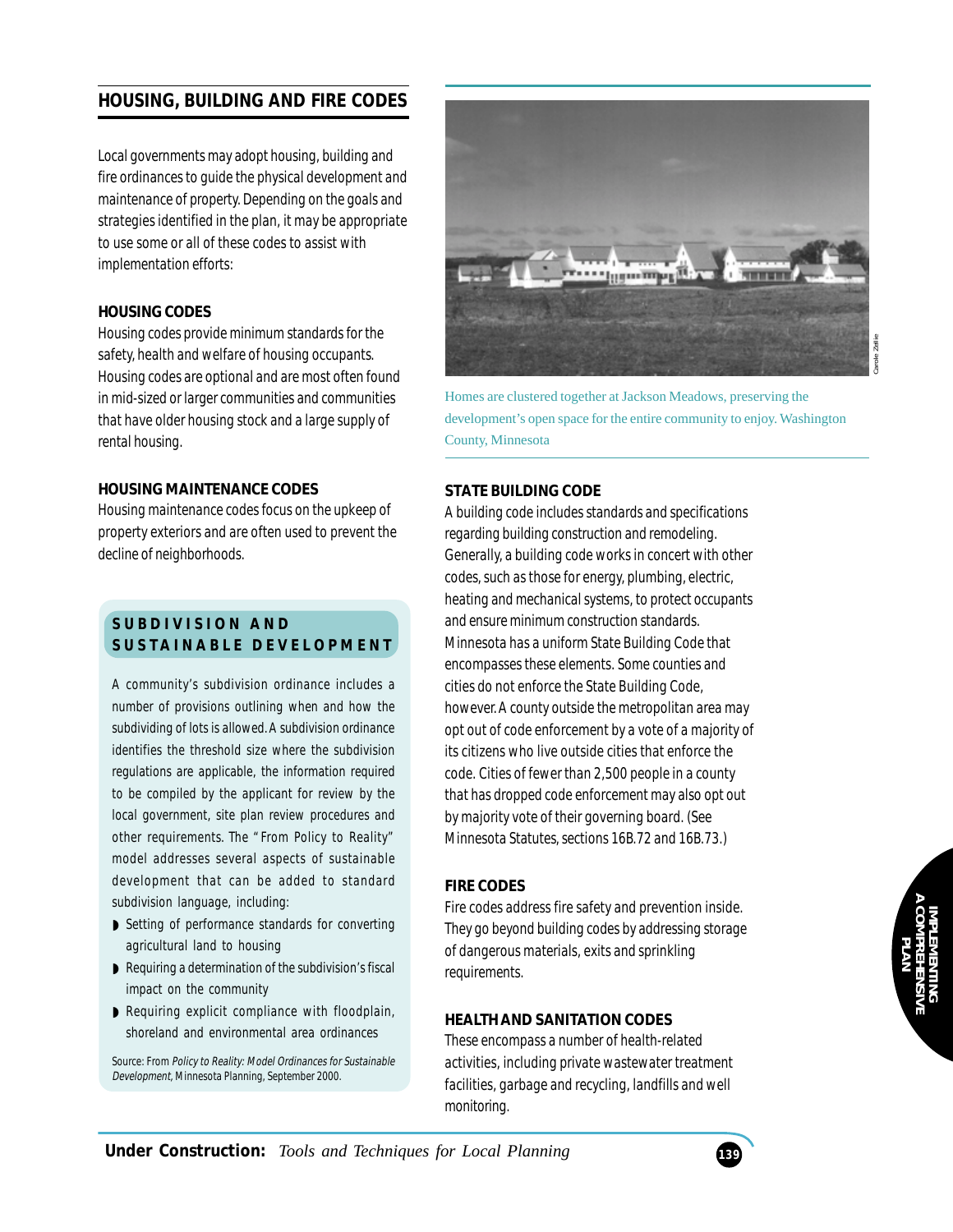#### **PROCEDURAL CHART FOR SUBDIVISION APPROVAL**

|                                                                                   | <b>Pre-application meeting</b>                                                                                                                                                                                                                      | *Preliminary plat                                                                                                                                                                                                                                                                                                                                                                                      | *Final plat                                                                                                                            |
|-----------------------------------------------------------------------------------|-----------------------------------------------------------------------------------------------------------------------------------------------------------------------------------------------------------------------------------------------------|--------------------------------------------------------------------------------------------------------------------------------------------------------------------------------------------------------------------------------------------------------------------------------------------------------------------------------------------------------------------------------------------------------|----------------------------------------------------------------------------------------------------------------------------------------|
| <b>DEVELOPER</b>                                                                  | 1. Prepare and submit sketch<br>plan to community staff.<br>2. Meet with staff to discuss<br>sketch plan and development<br>standards.                                                                                                              | 1. Prepare preliminary plat<br>based on sketch plan and<br>recommendations of staff.<br>2. Submit preliminary plat to<br>community staff for review.                                                                                                                                                                                                                                                   | 1. Prepare and submit sketch<br>plan to community staff.<br>2. Meet with staff to discuss<br>sketch plan and<br>development standards. |
| <b>ZONING ADMINISTRATOR</b><br><b>AND STAFF (Engineer,</b><br>Surveyor, Attorney) | 1. Review sketch plan in relation<br>to existing zoning and various<br>development standards in<br>subdivision regulations.<br>2. Suggest changes, if necessary,<br>to proposed sketch plans<br>based upon standards in<br>subdivision regulations. | 1. Review preliminary plat in<br>relation to standards in<br>subdivision regulations.<br>2. Submit copies of plat to other<br>departments (engineer,<br>surveyor).<br>3. If plat abuts state highway,<br>submit to Department of<br>Transportation for review. If<br>plat abuts a county highway,<br>submit to county highway<br>engineer for review.<br>4. Prepare report for Planning<br>Commission. | 1. Review final plat for<br>conformance with preliminary<br>plat.<br>2. Submit to governing body.                                      |
| <b>PLANNING COMMISSION</b><br><b>GOVERNING BODY</b>                               |                                                                                                                                                                                                                                                     | 1. Review plat and staff report.<br>2. Hold public hearing after<br>notice in newspaper.<br>3. Make recommendation to<br>governing body.<br>1. Review recommendation of                                                                                                                                                                                                                                | 1. Review recommendation of                                                                                                            |
| *These procedures may be consolidated.                                            |                                                                                                                                                                                                                                                     | Planning Commission.<br>2. Make decision.                                                                                                                                                                                                                                                                                                                                                              | Planning Commission.<br>2. Make decision. If approved,<br>plat must be filed with<br>Register of Deeds.                                |

As with all laws, a significant difference exists between passing regulations and effectively enforcing them. Rather than developing a systematic program of enforcement, most communities rely on complaint-driven enforcement. Enforcement programs are often difficult to implement because inadequate staffing restricts monitoring of violations, especially in smaller communities. Also, local government officials sometimes apply varying standards on when to prosecute individuals for violating the law. When people are cited or prosecuted, convictions are often difficult to achieve because a legal proceeding occurs in the criminal court system where judges sometimes view land use violations as trivial compared to more traditional

criminal cases. In addition, a poorly constructed ordinance can sometimes result in the courts dismissing a land use case.

Unfortunately, weak or inconsistent enforcement of codes and ordinances can jeopardize comprehensive plan goals. While both a variance and conditional use permit allow discretion and flexibility by waiving rules that are occasionally inappropriate, a community must exercise great care in granting an exception to its policies. To give real meaning to a comprehensive plan, a community must uphold the integrity of the ordinances that support it. In turn, to give its ordinances legitimacy, a community must support their connection to the comprehensive plan.

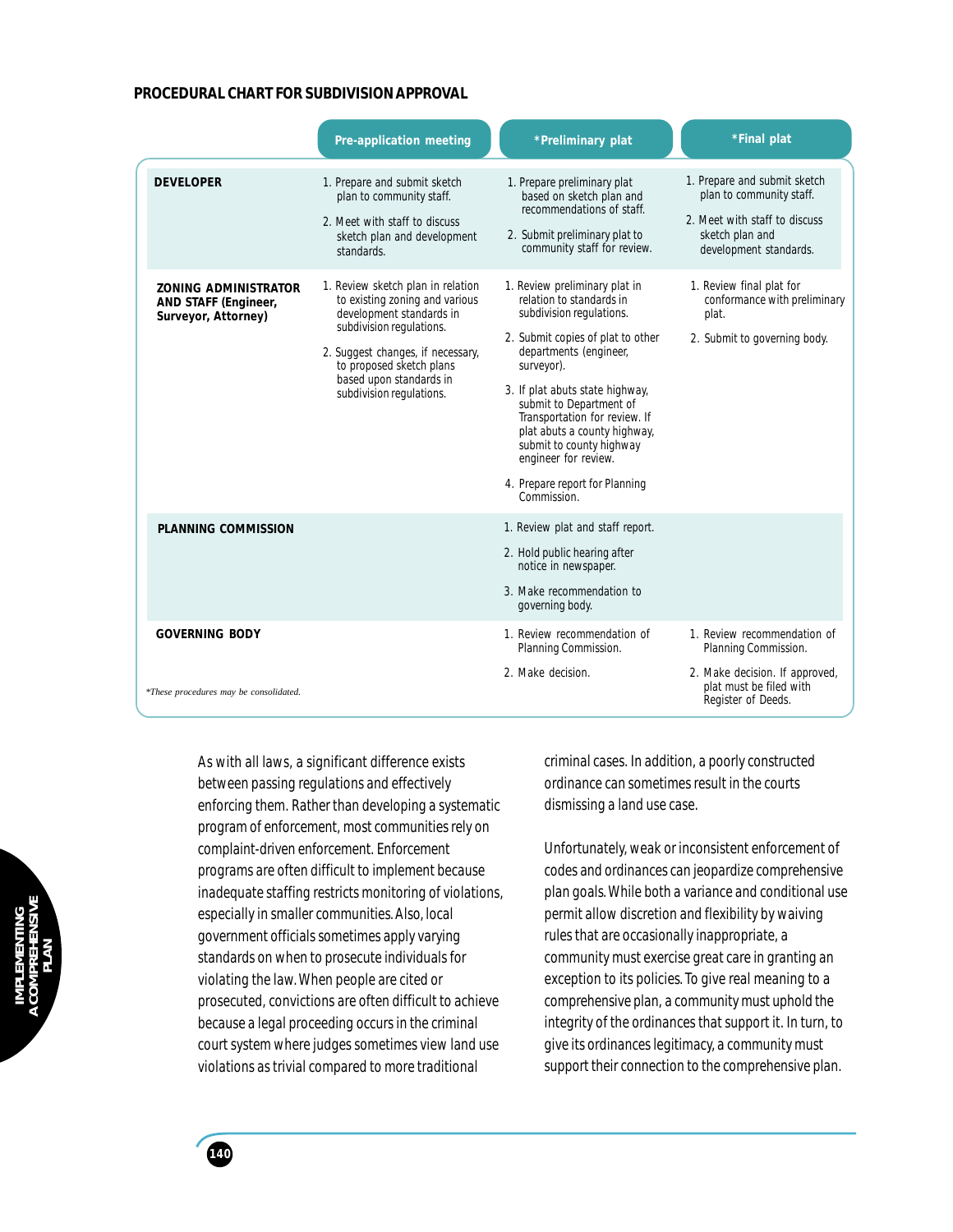# **FISCAL TOOLS**

Local governments are authorized to use a variety of fiscal tools to finance community infrastructure or make major capital expenditures. These tools include capital improvement programs, assessment practices, development and user fees and tax increment financing. Occasionally, a community uses its general funds for development-related improvements, and it may choose to subsidize the installation of utilities to promote development that furthers its goals. For example, a community may promote affordable senior housing by paying for the infrastructure it requires using general funding sources or by pledging future tax increment revenues.

#### **CAPITAL IMPROVEMENT PROGRAM**

Aside from a comprehensive plan, the single most important tool for shaping a community's future may be its capital improvements program. This program

# **INDUSTRIAL PERFORMANCE STANDARDS**

In Minnesota, many kinds of industrial performance standards are set by the state, usually under Pollution Control Agency rule. Some PCA standards are minimums that local governments can choose to exceed. Other standards include both minimums and maximums, and a community cannot set standards that are either more or less stringent than these.

Model language for a number of industrial performance standards, including a standard for pollution prevention practices, is available in From Policy to Realty: Model Ordinances for Sustainable Development. For any standard, however, a community must identify the specific options available to local governments to regulate the activity or exceed state-mandated thresholds. The intent of model language is to provide reasonable regulatory language and a logical structure for performance standards.

Source: From Policy to Reality: Model Ordinances for Sustainable Development, Minnesota Planning, September 2000.

# **MODEL GROWTH MANAGEMENT AND ORDERLY ANNEXATION AGREEMENT**

| AGREEMENT BETWEEN THE CITY OF                                   |            |
|-----------------------------------------------------------------|------------|
|                                                                 | FOR GROWTH |
| MANAGEMENT, ORDERLY ANNEXATION AND THE EXERCISE OF JOINT POWERS |            |
| FOR PLANNING AND LAND LISE CONTROL                              |            |
|                                                                 |            |

THIS AGREEMENT is made this day of 200<sub>,</sub> ("Effective Date") between the city of ("City") and the Township ("Township") and is an agreement relating to growth management and constitutes a "Joint Resolution" between the City and Township authorized by Minnesota Statutes, Section 414.325 providing for a procedure and a framework for orderly annexation of a part of the Township to the City. This Agreement also provides for the joint exercise by the City and Township of their respective planning and land use control authority pursuant to Minnesota Statutes, sections 471.59 and 414.325 (Subd. 5).

Source: From Policy to Reality: Model Ordinances for Sustainable Development, Minnesota Planning, September 2000.

outlines the timing and nature of a community's major investments in schools (through a school district), transportation, water, police and fire protection, solid waste management, libraries, park and recreation facilities and other public amenities. All of these investments have ongoing operation and maintenance costs, in addition to initial capital costs. The criteria that a local government uses in making these investments may significantly affect the total lifetime costs they impose.

A capital improvement program:

- Allows residents and businesses to anticipate and plan for future tax and levy needs
- Helps residents and local officials set priorities and stage major capital improvements
- Enables a community's fiscal agents to provide accurate advice on planning for future needs, particularly for large infrastructure investments
- Helps businesses plan for major investments, such as roads, that could affect their operations

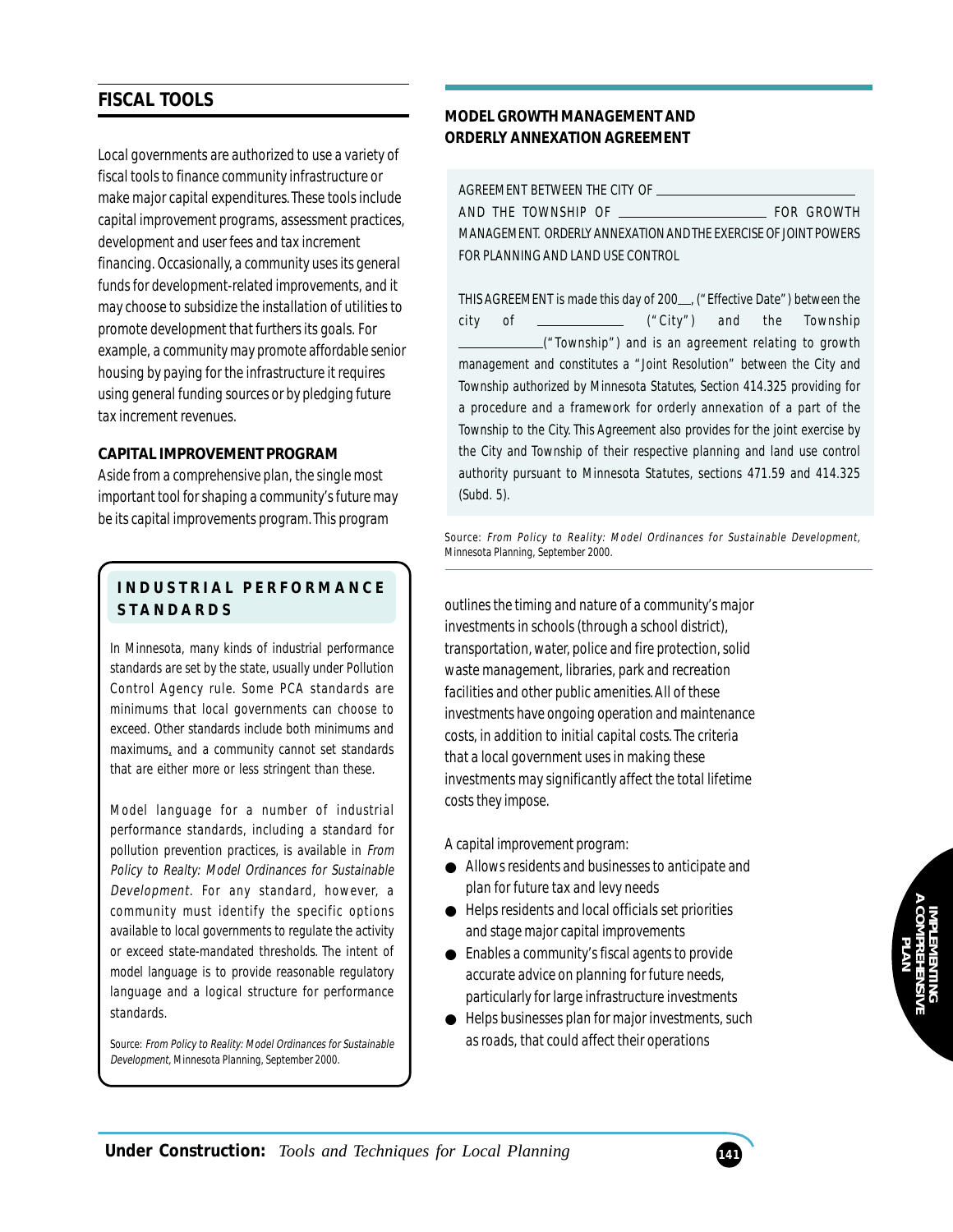# **CORE INFRASTRUCTURE KEY TO DEVELOPMENT**

Core utilities provide capacity for land development and include wastewater treatment plants, water treatment plants, water storage facilities, trunk sewer and water lines, storm water management systems and arterial roads. Projected growth for a community may fit within the capacity of the existing infrastructure or may require expansion of existing systems or construction of new ones. State law provides communities with a variety of tools for borrowing the money to finance core utilities. The essential financial issues will be the sources of revenue to pay for those improvements, such as connection charges, utility user fees, special assessments, property taxes and bonding.

● Provides local officials with a solid legal foundation, when consistent with the comprehensive plan, for approving or disapproving individual development proposals, based on whether or not they are compatible with an adopted plan

When evaluating the criteria for capital improvements, a community should determine if the investments will meet local economic and social needs; what net effect the investments will have on the environment, economy and community; and if the investments will be sustainable over time.

Capital improvement plans are generally designed for a five-to-10-year period and often include short-, midand long-term projects. A community should prioritize investments based on need and an identified funding source. The plans also should include objectives and policies to guide investment decisions.

Preparation of the plan is generally the joint responsibility of the local government's chief administrator, department heads, governing body, planning commission and citizen committees. The administrative organization used to prepare a capital improvement plan may vary depending on local preferences, the form of government and available personnel. Minnesota law requires that the planning agencies in cities that have comprehensive plans review the capital improvement plan.

#### **ASSESSMENT POLICIES AND PRACTICES**

Infrastructure may also be financed through special assessments, which pass on the costs of improvements to the benefited property owners. Assessments, however, may not be fully chargeable to the benefiting property. Minnesota law limits assessments to no more than the increase in market value of the property as a result of the service or improvement. In such cases, costs not recovered through special assessment would be borne by the entire community.

While this approach gives the community control over design and construction of the improvement, the community must be prepared to take legal action and spend time and money to recover unpaid assessments.

## **DEVELOPMENT AND USER FEES**

Minnesota law allows a community to make developers responsible for the cost of infrastructure needed to connect a new development to core utilities, including sanitary sewers, drinking water, storm sewers, streets, curbs and gutters, sidewalks, bike paths and parks. A developer, in turn, passes these costs on to the ultimate buyer in the sale price of a property.

Development-related costs that can be passed on to developers include development review and site construction inspection fees (including staff costs and overhead), building permit fees, wetland mitigation and park dedication fees.

Minnesota does not have enabling legislation that permits impact fees. Therefore, communities must use development and user fees cautiously and must relate the fees directly to costs associated with the development. A community should use great caution and work with an expert financial consultant and

**142**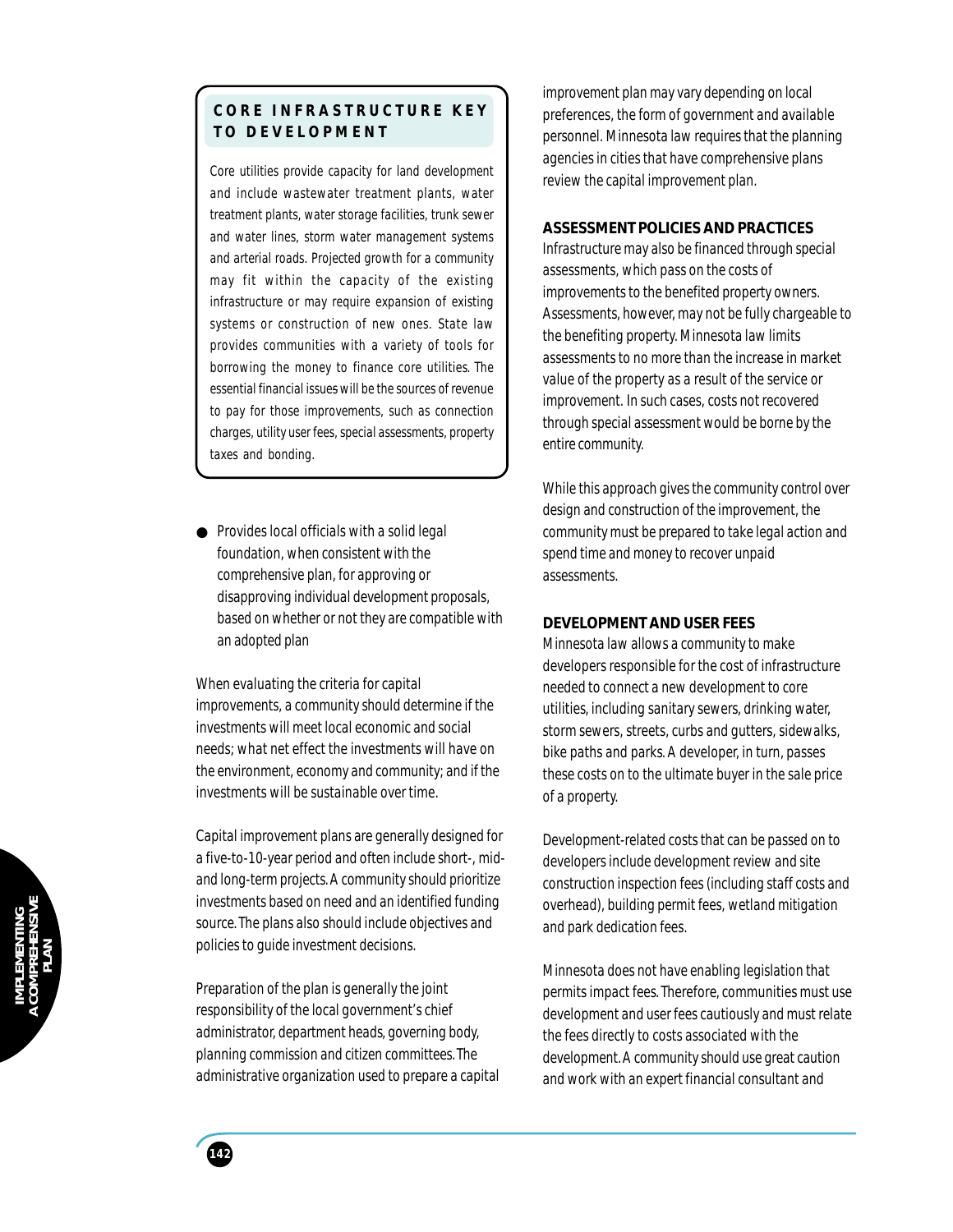legal counsel when contemplating using fees related to indirect off-site impacts.

#### **TAX INCREMENT FINANCING**

Tax increment financing allows a community to use the net increase in tax base of a particular development to finance the infrastructure or public investment that enables the development to occur. In a TIF district, the taxed value of property is frozen for general revenue purposes for the district's city, county, school district or other local entity assessing against the property. The tax revenue from the subsequent increase in property values is dedicated to paying off the public debt for infrastructure and other public investment in the TIF district. Once paid off, the full tax revenue stream is again available to the local taxing entities.

Using TIF for economic development offers potential benefits. Tax increment financing can be a powerful tool to facilitate development in areas or on parcels that would not otherwise attract private development capital, such as a brownfield site. The new development it generates can provide employment and tax base enhancement and may help spur general public improvement projects. Finally, tax increment financing offers a community an incentive-based approach to encourage private developers to meet a community's comprehensive plan goals and policies. A community can require that to receive the TIF designation, the development must employ local residents, provide living wage jobs or meet pollution prevention standards.

Tax increment financing also has potential downsides. One principal risk is that if the anticipated valuation increases do not occur, the community will have to pay off the incurred debt from general revenues. New tax revenues are withheld from various local governments, such as school districts, until debt for improvements is paid. These may end up costing Minnesotans more than they gain across the board. When school funding is compromised, for example, at the same time that housing development is encouraged, greater budget shortfalls may occur.

Also, the 2001 Legislature reduced property taxes for commercial and industrial properties and shifted more of the burden for funding schools from the property tax to the state. These changes significantly reduce the amount of money available for the tax increment subsidy or extend the time needed to pay off the debt.

# **MODEL ORDINANCE FOR ADEQUATE PUBLIC FACILITIES**

- XX.1. Purpose and Intent
- A. To ensure that public facilities needed to support new development meet or exceed the adopted level of service standards established by the Model Community Comprehensive Plan and this ordinance.
- B. To ensure that no rezonings are approved that would cause a reduction in the levels of service for any public facilities below the adopted level of service established in the Model Community Comprehensive Plan;
- C. To ensure that adequate public facilities needed to support new development are available concurrent with the impacts of such development;
- D. To establish uniform procedures for the review of rezoning applications subject to the concurrency management standards and requirements;
- E. To facilitate implementation of goals and policies set forth in the Model Community Comprehensive Plan relating to adequacy of public facilities, level of service standards and concurrency; and;
- F. To ensure that all applicable legal standards and criteria are properly incorporated in these procedures and requirements.

Source: From Policy to Reality: Model Ordinances for Sustainable Development, Minnesota Planning, September 2000.

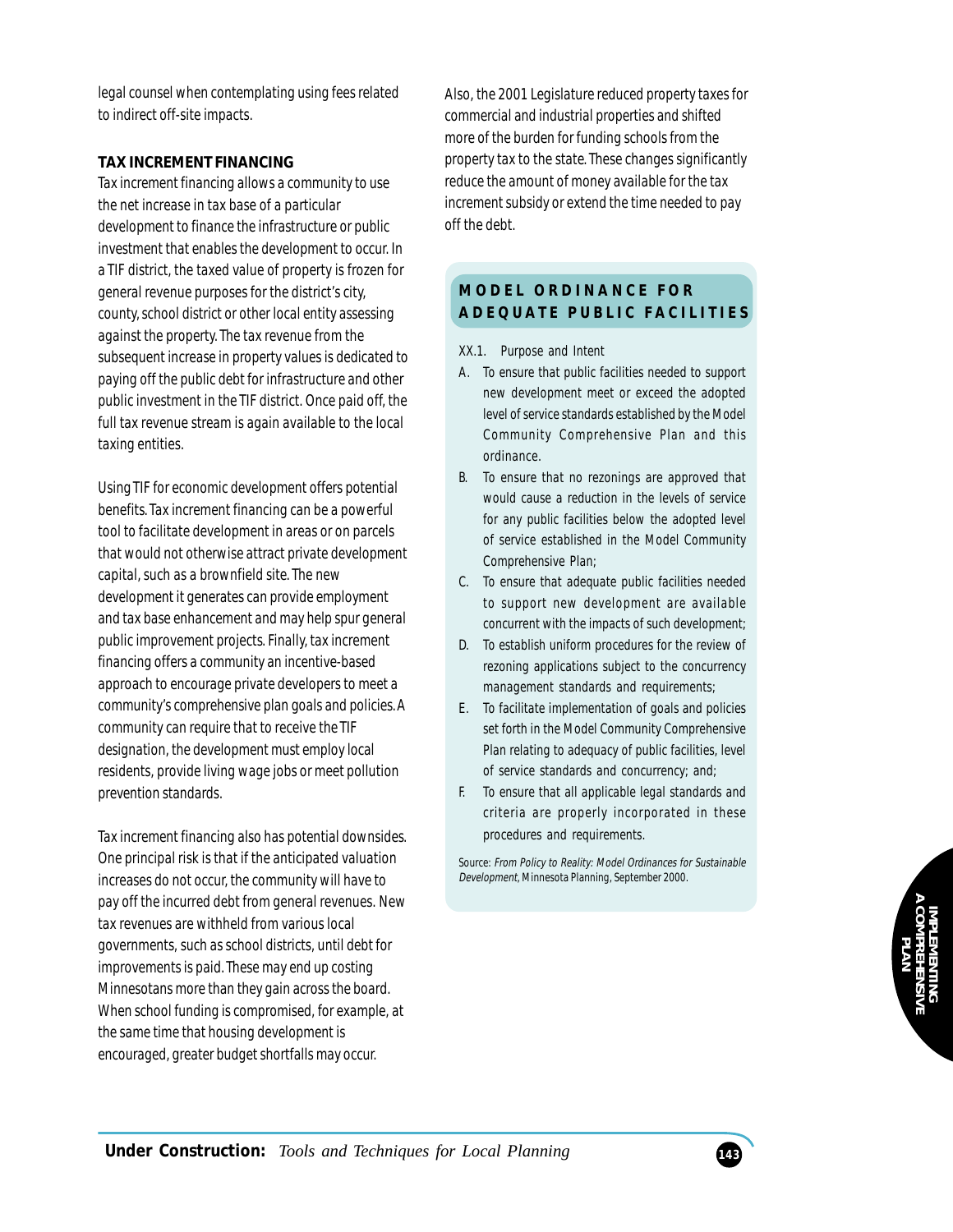# **PUBLIC FACILITIES AND INFRASTRUCTURE TOOLS**

Public acquisition of land for parks, natural areas, resource protection and other public facilities has long been one of the most successful tools for implementing a community plan. In addition to purchasing land on the open market, accepting donations of land or requiring land dedication as a part of approving a subdivision, a community has three other options for meeting public facilities needs: easements, eminent domain and condemnation, and shared facilities.

# **ROCHESTER AREA INITIATIVE LOOKS TO INCREASE HOUSING**

The Greater Minnesota Housing Fund, with funding from the Mayo Clinic, Rochester and the Rochester Area Foundation, developed the First Homes starter home initiative. This initiative will finance and build at least 875 "starter homes" in 15 cities in the Rochester area over a five-year period. Among other things, the First Homes initiative encourages efficient use of land and infrastructure to promote sustainable land use. The initiative also takes into account that the benefits of homeownership are also realized by local taxing entities such as schools, counties, municipalities, and local development authorities.

The First Homes initiative seeks to help communities establish standards and programs that support well planned neighborhood subdivision development, conservation of land and infrastructure, and cost reduction of single-family homes. The initiative also works to encourage development of efficiently planned residential areas that create healthy and cohesive neighborhoods that connect to other neighborhoods, services and public amenities.



Transportation facilities should be designed to meet the needs of bikers, inline skaters and pedestrians, as well as cars.

#### **EASEMENTS**

Purchasing an easement is an inexpensive way to protect land for public needs. The property owner retains ownership and use of the property, but the government gains the right to use it and to maintain facilities on it. If an easement is purchased for a storm water pond, however, and the owner wants to put a bike path around the pond, the parties would have to negotiate those additional rights.

#### **EMINENT DOMAIN AND CONDEMNATION**

Eminent domain gives communities the authority to condemn private property for public use as long as the landowner is reasonably compensated and a public purpose exists. To acquire property by eminent domain, communities must follow the requirements in Minnesota Statutes, Chapter 117. To begin the process, a local government must pass a resolution of intent. It must then file a petition with the district court stating the proposed public purpose. At this point, it is useful to have a comprehensive plan that makes it clear to the court what public purpose the condemnation will serve. If the court determines that the purpose is authorized, it appoints commissioners to determine the necessary compensation.

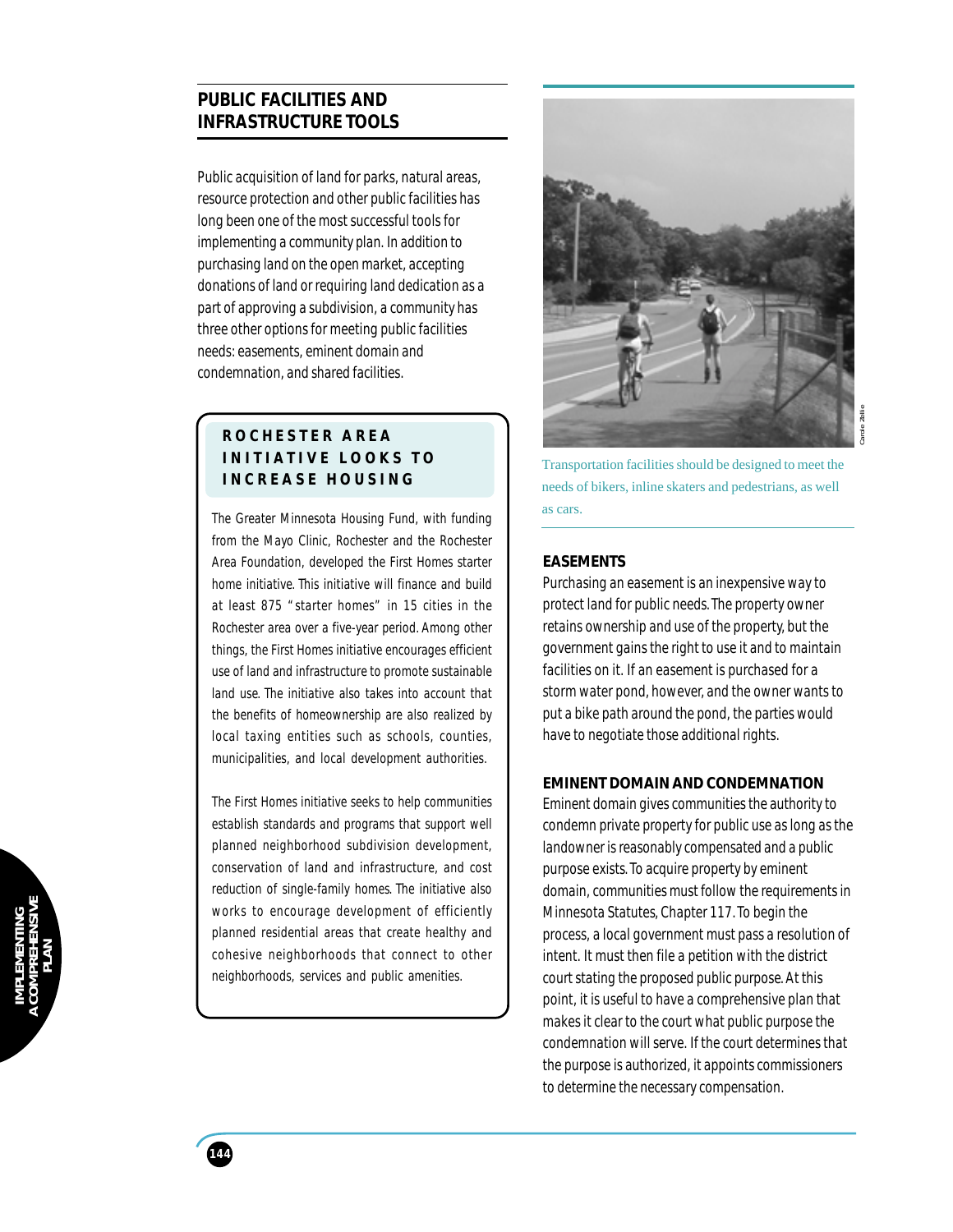## **BUILDING PUBLIC FACILITIES AND OTHER INFRASTRUCTURE**

A comprehensive plan should stipulate that adequate public facilities be in place before development takes place. Communities can therefore link their land use goals with their capital improvement programs so that public facilities known to induce growth are available in those areas where the community chooses to channel growth. For example, communities will want to evaluate the capacity of local schools when reviewing developments that will increase the population of school-age children. Sewers, water systems, roads, sidewalks, bike paths, parks and even the carrying capacity of green infrastructure can be addressed through a concurrency or adequate public facilities ordinance.

## **SHARED FACILITIES**

Most communities have limited resources. This reality provides an extra incentive for a community to explore the option of sharing facilities with another community. Public facilities that might lend themselves to sharing arrangements include joint city and school district athletic facilities, multicity water treatment and storage facilities, wastewater treatment facilities and shared personnel in hightechnology areas, such as engineering and computers.

# **HOUSING AND ECONOMIC DEVELOPMENT PROGRAMS**

A community may establish several different types of organizations to promote economic development and housing. The type of organization depends on the activities targeted. In some communities, for example, business development and job creation are primary goals, while in others housing development is a priority. The kinds of development organizations include:

#### **COMMERCIAL CLUBS**

Commercial clubs are usually incorporated, taxexempt organizations formed to promote community and retail events. Membership is usually composed of volunteers from retail businesses in the central or downtown business districts.

# **MODEL ORDINANCE DEFINES POWERS OF ECONOMIC DEVELOPMENT AUTHORITY**

The following limits shall apply to the Economic Development Authority of Model Community and its operation:

- A. The sale of all bonds or other obligations issued by the EDA shall be first approved by the Council.
- B. The EDA shall follow the budget process for Model Community departments in accordance with city policies, ordinances and resolutions.
- C. Development and redevelopment plans of the EDA must conform to Model Community Comprehensive Plan, official controls implementing the comprehensive plan, and other growth management policies set by the Council.
- D. Development and redevelopment plans of the EDA must conform to any applicable performance standard in the Model Community Code, including those standards triggered by financial participation by Model Community in the development.
- E. The Council shall, from time to time, set general priorities for development and redevelopment activities of the EDA. The priorities must be consistent with the comprehensive plan and other growth management policies of Model Community. The current priorities of the EDA shall be as follows:
- ◗ Stabilize the existing job and tax base by promoting existing business and business centers in the community.
- ◗ Redevelop underutilized or vacant parcels in areas identified in the Comprehensive Plan as commercial districts or industrial parks, including recruitment of new businesses appropriate for a given area, redirecting proposed greenfield development to appropriate existing commercial or industrial areas, assembly of parcels to facilitate redevelopment, and assembly of financing.
- ◗ Create tax base and jobs through technical and financial assistance programs for entrepreneurs.
- ▶ Assist local businesses to comply with state and federal air and water emission requirements, and hazardous and solid waste management and reduction efforts.
- ◗ Assist local businesses in improving resource productivity through greater energy efficiency and reduction of wastes.
- ◗ Provide financial assistance to companies locating or expanding in Model Community. Conditions of any financial assistance provided by the EDA to companies locating or expanding in Model Community.

Source: From Policy to Reality: Model Ordinances for Sustainable Development, Minnesota Planning, September 2000.

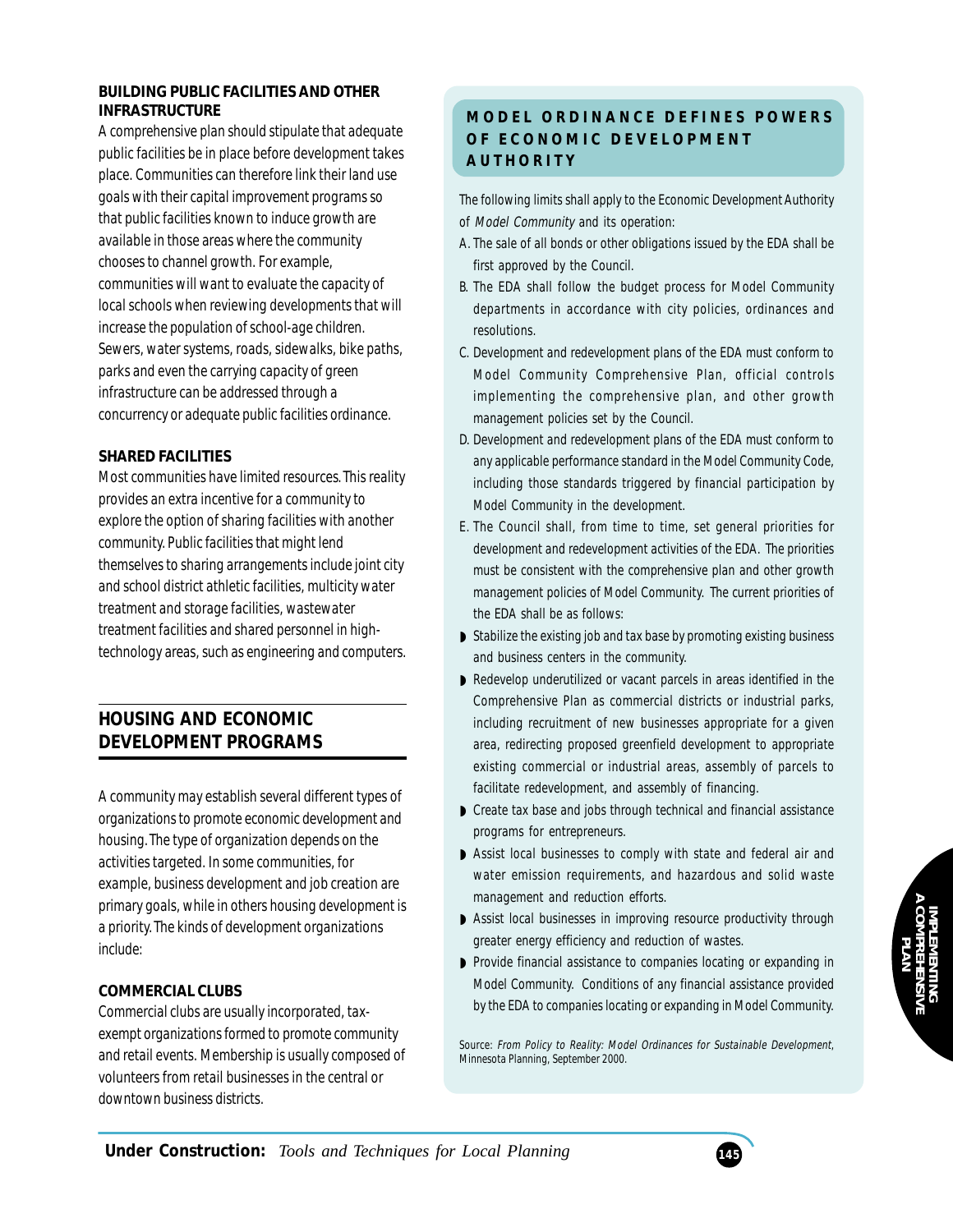#### **CHAMBERS OF COMMERCE**

Chambers are incorporated, nonprofit and tax-exempt organizations usually affiliated with state and national chambers of commerce. Their primary purpose is to promote local businesses and the community. Some chambers are also politically active and engage in such activities as lobbying. Chambers often sponsor education and training seminars for business managers and employees, and membership typically includes retailers, businesses, and city and county governments. Most chambers have limited staff, while some are larger and can become involved in tourism and business development.

#### **FOR-PROFIT DEVELOPMENT CORPORATIONS**

These corporations can be formed to develop and sell industrial land or provide financing for business development within the community. Shares are sold to local investors who are paid dividends for profits made on projects. Also, money invested can be repaid to stockholders. These corporations are subject to federal and state income tax.

#### **NONPROFIT DEVELOPMENT CORPORATIONS**

These are like for-profit corporations in that shares are sold, but no dividends are paid on shares. The nonprofit corporation must obtain either 501 (c) (3) or 501 (c) (4) status from the Internal Revenue Service. Donations made to a 501 (c) (3) are tax deductible, but obtaining 501 (c) (3) status can be difficult, expensive and time-consuming. Although 501 (c) (4) status is less difficult to obtain than the 501 (c) (3), only businesses may make contributions that are tax deductible; individual contributions are not tax deductible. Organizations with 501 (c) (3) status are usually not politically active due to regulations that limit expenditures on political activities.

#### **DEVELOPMENT COMMISSIONS**

A development commission is an advisory board appointed by the mayor and approved by the city council; it serves as a sounding board and first point of contact for development projects. Such commissions have limited or no decision-making authority but are often responsible for drafting strategies and policies for ratification and implementation by the governing body.

#### **HOUSING REDEVELOPMENT AUTHORITIES**

Housing redevelopment authorities are legal entities created by city councils or counties to provide sufficient supplies of adequate housing for low- to moderate-income residents. They also are charged with clearing and redeveloping blighted areas.

#### **PORT AUTHORITIES**

These are legal entities authorized by the Legislature to promote the general welfare of city port districts, increase the volume of commerce in the ports and provide facilities for handling, storing and shipping freight. A port authority has broader powers than a housing redevelopment authority or economic development association because it can issue general obligation bonds to finance a development without an election.

#### **RURAL DEVELOPMENT FINANCE AUTHORITIES**

These nonprofit corporations are established by counties or groups of counties through special legislation. They work to facilitate the production and processing of agricultural products and promote jobs in agriculture and natural resource industries.

#### **JOINT POWERS BOARDS**

These boards are created by two or more cities, townships or counties for a specific purpose, such as economic development or watershed protection. The agreement between the governments specifies the board's activities and powers.

#### **ECONOMIC DEVELOPMENT AUTHORITIES**

These have some of the powers of port authorities and all of those of housing redevelopment authorities. By law, economic development authorities are allowed to buy and sell property, make loans and grants to businesses, provide guarantees or other credit enhancements and sell bonds. Although these were originally designed to meet the needs of cities, legislation now allows counties to establish economic development authorities. Economic development authorities also can exercise the powers of cities (such as condemnation, or eminent domain) in connection with city development districts and the

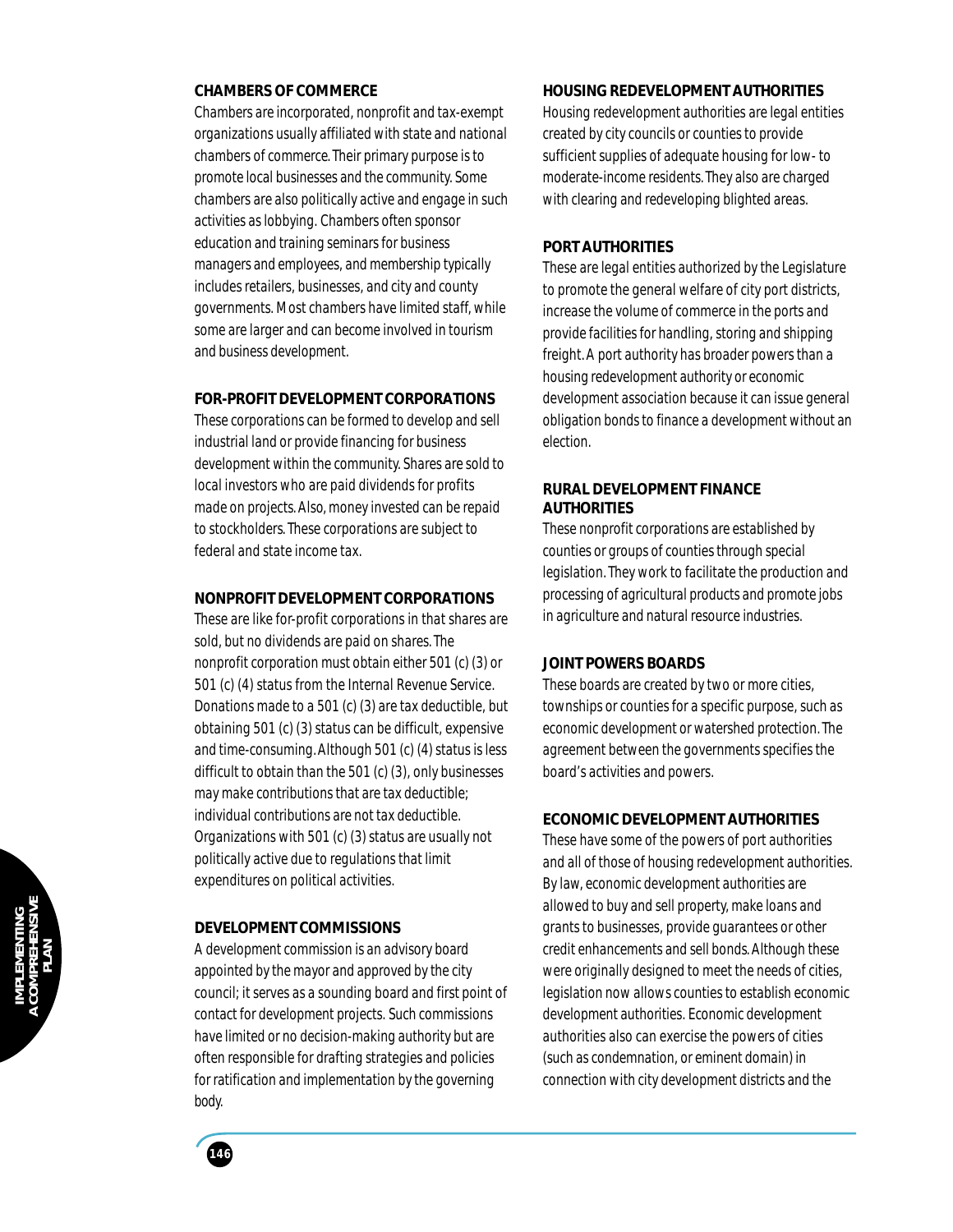powers of municipalities or development agencies in connection with municipal industrial development. By consolidating the powers of economic and housing development into one body, city officials are able to focus development on blighted areas while also creating programs that will prevent blight from occurring elsewhere. Economic development authorities can also be a vehicle for meeting the community's goals for resource conservation, job quality, pollution prevention, and growth management.

# **REVIEWING AND UPDATING A PLAN**

A community should regularly review its comprehensive plan to evaluate the success of its implementation efforts and ensure the plan remains up to date as the community evolves. The community progress and plan monitoring indicators discussed in the chapter, Setting a Community's Course, should help a community do this.

Minnesota Statutes, Section 473.864 requires local governments in the Twin Cities metropolitan area to review and update their local comprehensive plans, official controls and fiscal devices at least once every 10 years.

To ensure the ongoing review of a plan, a planning commission should incorporate annual reports of the plan into its order of business, tying the review to the government's annual budget cycle. For example, a planning commission could present an end-of-theyear report to the governing body during the first quarter of the new year that would identify activities to be undertaken in the next 12 months and items to be considered in the next budget cycle.

## **SAMPLE MUNICIPAL COMPREHENSIVE PLAN ADOPTION AND AMENDMENT PROCESS**

**Proposing.** Plan/amendments may be proposed or developed by governing body or planning agency.

**Considering.** A plan/amendment proposed by a local governing body must be considered by the planning agency. It has 60 days to deliberate and get input from neighboring jurisdictions and general public and report back to the governing body on any plan amendment.

**Notifying affected properties.** Owners of property proposed for redesignation should be notified and given ample opportunity to be heard.

**Required public hearing.** Planning agency holds a public hearing on the final plan/amendments, makes any necessary additional changes and submits its recommendation to the governing body.

**Optional public hearing.** Governing body may elect to hold a second public hearing.

**Adopting as recommended.** Governing body considers recommendations of planning agency and public hearing comments, and adopts plan.

**Adopting with modifications.** If the governing body modifies planning agency recommendations, the plan should be returned to the agency for reconsideration before final adoption.